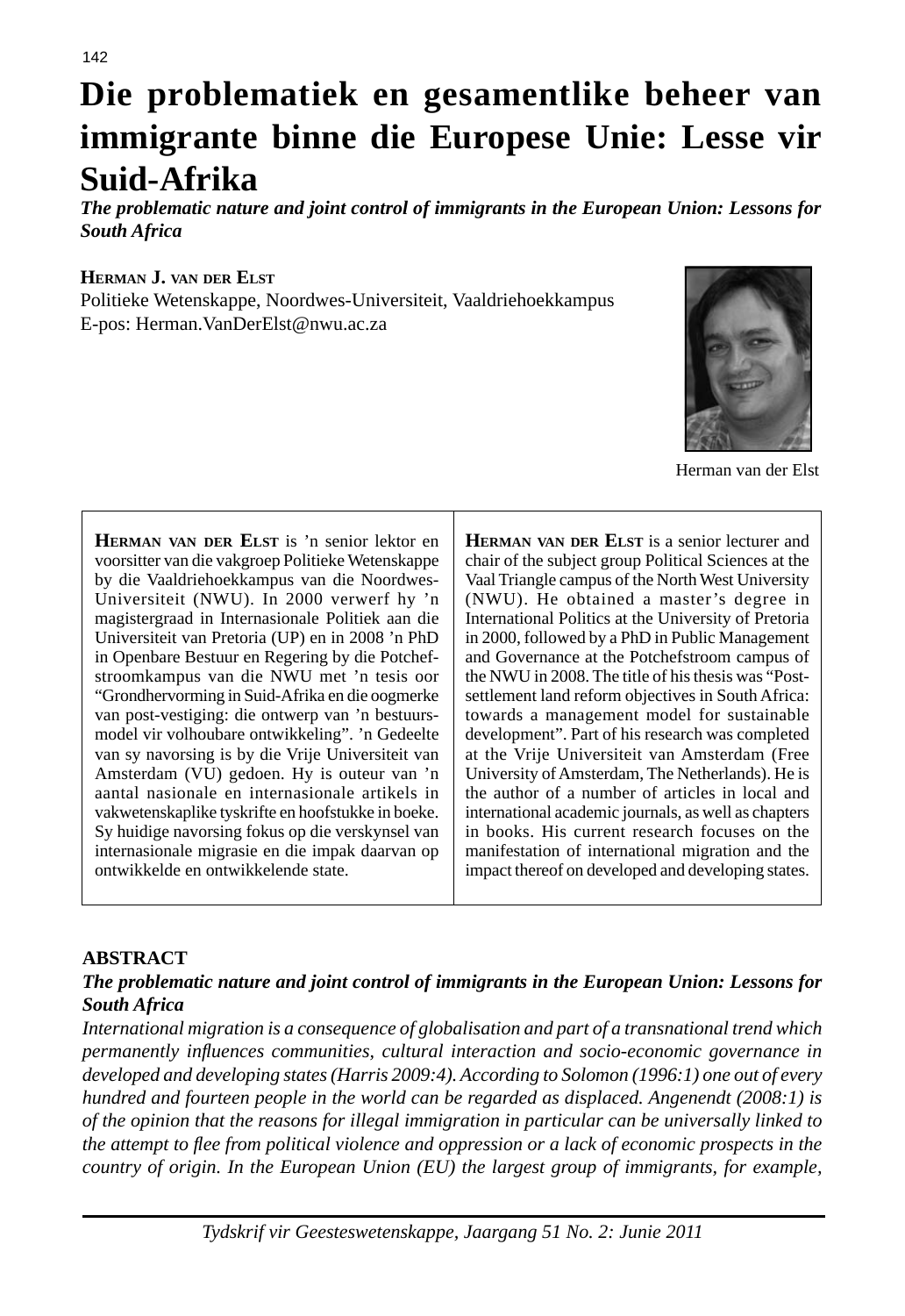*come from Turkey, Morocco, Albania and Serbia (A common immigration policy 2008:4). In the United States of America (USA) illegal immigrants and non-established minorities are mostly from Mexico, Cuba and other South American states. In South Africa the abovementioned groups mainly come from Zimbabwe, Mozambique and Swaziland (Whitman 2000:19).* 

 *Migration is a multidimensional and complex concept relating to a variety of interpretations and meanings. For the purposes of this article the research will be narrowed down to illegal immigration and insufficient integration and marginalisation of non-established minorities in South Africa and the European Union (with a brief reference to the Netherlands as a case study). The key concepts can be summarised as follows:*

- a) Non-established minorities: *Smit (2009:8) views non-established minorities as individuals or a group that enter a receiver state legally or illegally. These individuals or groups fi nd it diffi cult to integrate on social, cultural and economic levels in the receiver state. Non- established minorities tend to live in groups, develop their own community structures and tend to retain their own language, culture and religion. This means that they are unable to integrate into the structure and culture of the society that they have entered. They therefore tend to function and live in isolation. In many respects their traditions and way of life are being viewed as strange and regarded with suspicion. The consequence is that non-established minorities are often subjected to socio-economic marginalisation and even discrimination;*
- b) Illegal immigration: *In brief terms an illegal or undocumented immigrant can be described as a person that enters a state without formal permission. An illegal immigrant therefore enters a state outside the legislative migration framework of that state. Illegal immigration usually takes place through people-traffi cking organisations, overstaying on a tourist or study visa or forging a visa (Offe 2011:4).*

*The South African government has recently launched initiatives to improve immigration control and limit illegal immigration from other African states. In broad terms these initiatives consist of the redeployment of the South African National Defence Force (SANDF) on the South African borders, as well as improved internal processing arrangements and deportation procedures. In the light of the foregoing actions, this article undertakes a holistic comparative analysis of the immigration and non-established minority challenges facing the EU and the way in which illegal immigration is managed in South Africa. The primary assumption is that there are managerial shortcomings and certain lessons to be learnt from the EU experience. It is the main objective of this article to highlight these lessons. Firstly, the article focuses on the impact of moral obligations as an important rationale for the extent of, and manner in which the South African authorities currently manage illegal immigration and the problem of non-established minority groups. Here an emphasis is placed on crime, unemployment and xenophobia as perceived consequences of illegal immigration. Secondly, as the main focus, the article is narrowed down to the perception of, and manner in which illegal immigration and non-established minorities are currently being dealt with within the EU. In this regard there is a specifi c emphasis on the perception of the national interest of individual states as rationale behind the management of illegal immigration and non-established minorities in the EU. This comparison serves as a guideline to identify the challenges that must be overcome by the South African authorities and provide recommendations for relevant policy formulation and the implementation thereof.*

#### **KEY CONCEPTS:** Illegal immigration, South Africa (SA), European Union (EU), nonestablished minorities, joint control, consensus, cultural and structural integration, mutual interest, national self-interest and moral obligations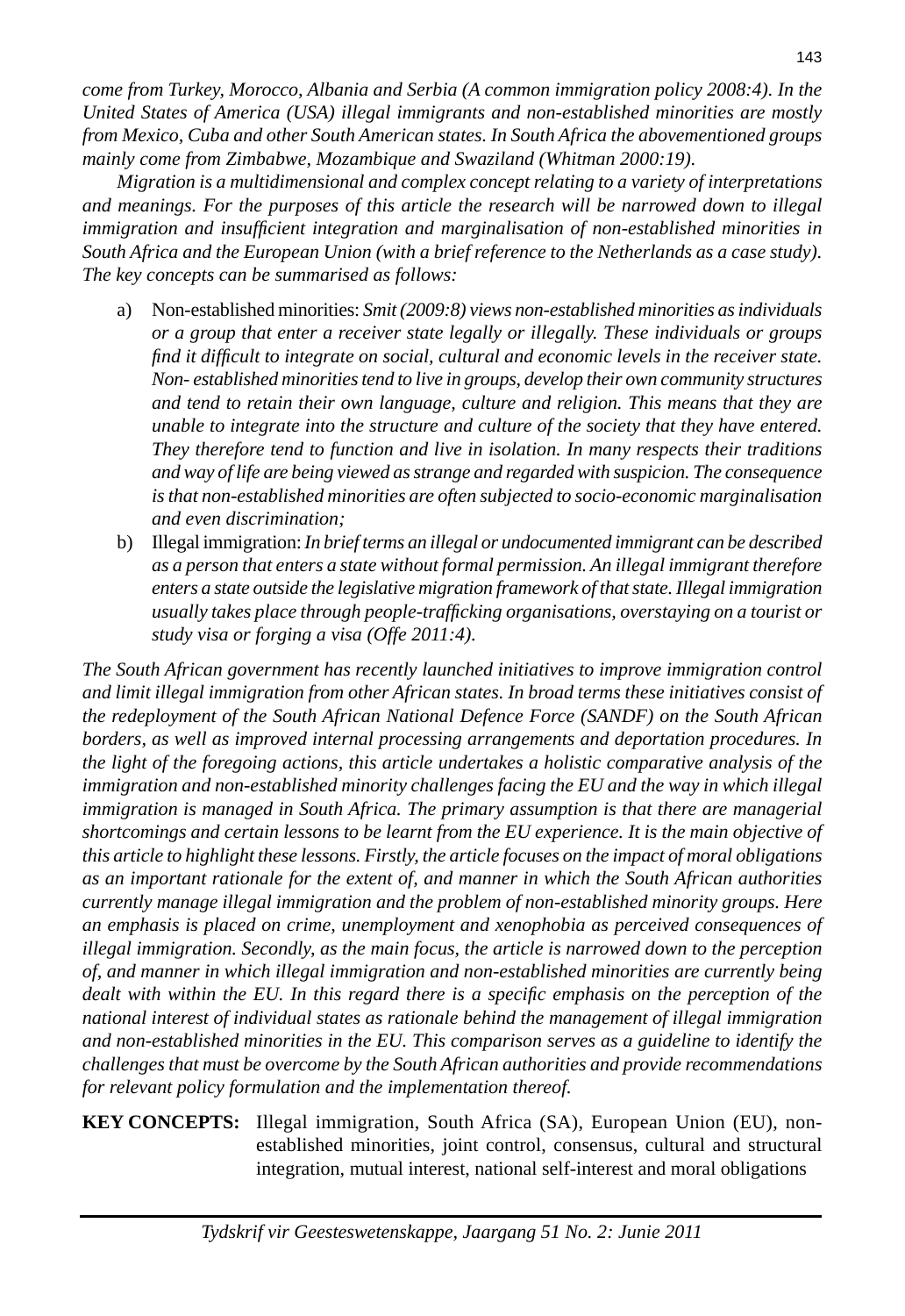#### **KERNBEGRIPPE:** Onwettige immigrasie, Suid-Afrika (SA), Europese Unie (EU), niegevestigde minderhede, gesamentlike beheer, konsensus, kulturele en strukturele integrasie, gemeenskaplike belang, nasionale eie belang en morele verpligtinge

#### **OPSOMMING**

Internasionale migrasie is 'n uitvloeisel van globalisering en deel van 'n transnasionale tendens wat gemeenskappe, kulturele interaksie sowel as sosio-ekonomiese regeerprosesse in ontwikkelde en ontwikkelende state permanent beïnvloed (Harris 2009:4). Volgens Solomon (1996:1) is een uit elke honderd en veertien mense wêreldwyd 'n uitgewekene. Die redes vir veral onwettige immigrasie word volgens Angenendt (2008:1) universeel verbind met pogings van mense om aan politieke geweld en onderdrukking te ontkom. 'n Gebrek aan ekonomiese vooruitsigte in die land van herkoms is dikwels ook 'n rede vir vertrek uit die eie staat van herkoms. Binne die EU is die grootste groepe onwettige immigrante en niegevestigde minderhede byvoorbeeld afkomstig uit Turkye, Marokko, Albanië, Algerië en Serwië (A common immigration policy 2008:4). In die Verenigde State van Amerika (VSA) is onwettige immigrante en niegevestigde minderhede afkomstig uit Meksiko, Kuba en ander Suid-Amerikaanse state. In Suid-Afrika is hulle veral afkomstig uit Zimbabwe, Mosambiek en Swaziland (Whitman 2000:19).

 Migrasie is 'n multidimensionele en komplekse konsep wat verband hou met 'n verskeidenheid interpretasies en betekenisse. Vir die doeleindes van hierdie navorsing word die omvang en hantering van die immigrasieproblematiek binne Suid-Afrika en die Europese Unie (met 'n kort verwysing na Nederland as 'n gevallestudie) beperk tot 'n bespreking van die problematiek van onwettige immigrasie en die daarmee verbandhoudende gebrekkige integrasie van minderhede in die "doelstaat".

 Die Suid-Afrikaanse regering het onlangs inisiatiewe van stapel gestuur ten einde onwettige immigrasie, veral uit ander Afrikastate, beter te beheer en selfs te ontmoedig. In breë trekke behels hierdie inisiatiewe die ontplooiing van die Suid-Afrikaanse Nasionale Weermag (SANW) op die grense, die verskerping van binnelandse prosesseringsmaatreëls en deporteringsprosedures. In hierdie artikel word 'n vergelyking getref tussen die immigrasie- en die niegevestigde minderheidsproblematiek van die EU en die wyse waarop veral onwettige immigrasie tans in Suid-Afrika hanteer word. Die primêre aanname is dat daar steeds leemtes in die Suid-Afrikaanse hanteringswyse is, en dat daar lesse te leer is uit die EU-ondervinding. Dit is juis hierdie lesse wat in die artikel uitgelig word. Eerstens word kernagtig ingegaan op die impak van morele verpligtinge as belangrike rasionaal onderliggend aan die wyse waarop die onwettige immigrasie en die niegevestigede minderheidsproblematiek tans in Suid-Afrika hanteer word. Hier is die fokus spesifiek op misdaad, werkloosheid en vreemdelingehaat as uitvloeisels van onwettige immigrasie. Die fokus word tweedens ter vergelyking vernou tot die persepsie en wyse waarop die immigrasie en niegevestigde minderheidsproblematiek binne die EU hanteer en ervaar word. In hierdie verband word die klem spesifiek op die persepsie van nasionale eiebelang van individuele EU-lidstate as rasionaal vir die hantering van die niegevestigde minderheidsproblematiek binne die EU gelê. Hierdie vergelyking dien as riglyn vir die identifisering van uitdagings wat deur die Suid-Afrikaanse owerhede oorkom moet word. Dit is dan moontlik om aanbevelings te maak vir relevante beleidsformulering en die implementering daarvan in Suid-Afrika.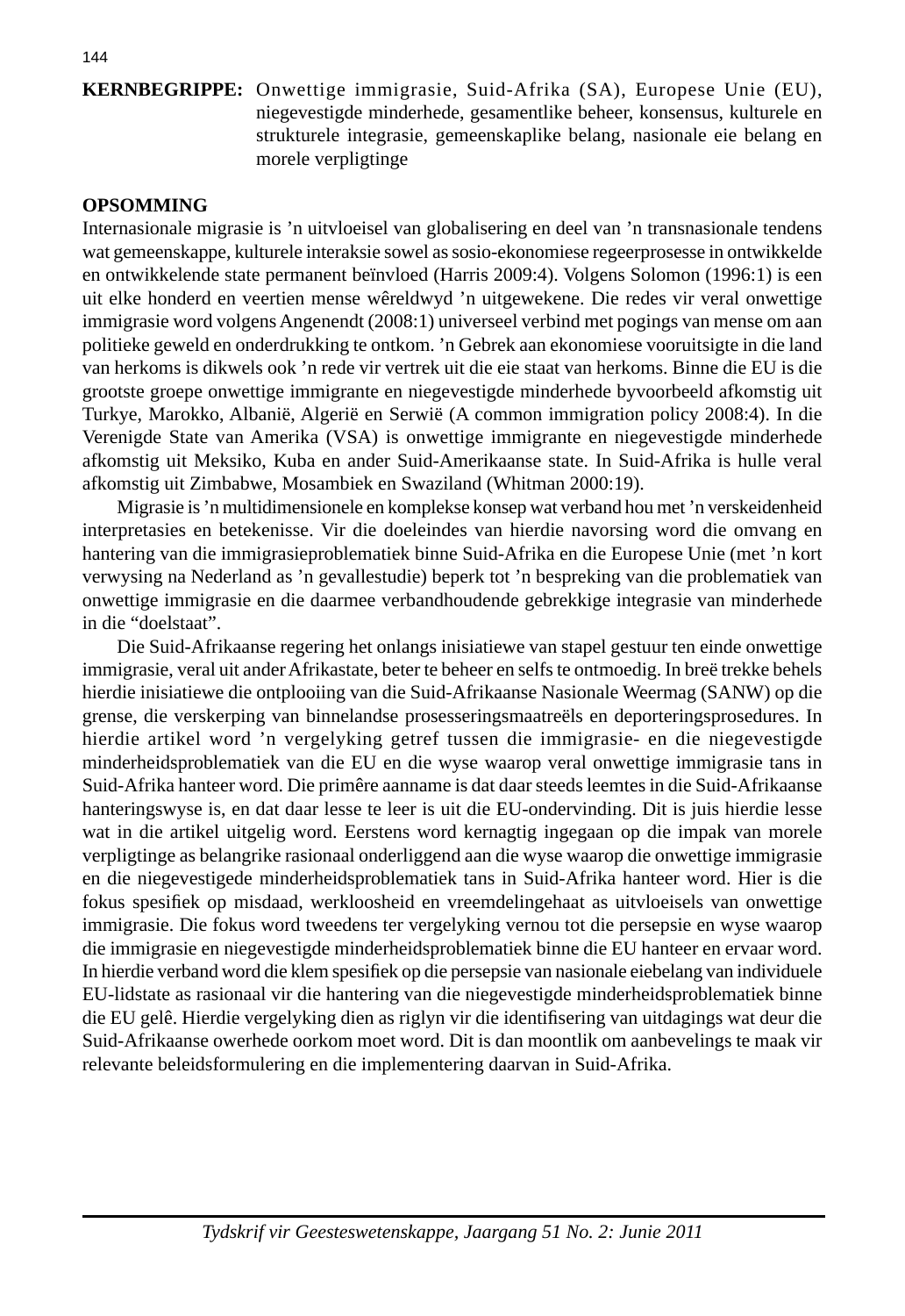#### **DIE BERAAMDE OMVANG VAN ONWETTIGE IMMIGRASIE NA SUID-AFRIKA IN DIE POST-1994 BEDELING**

Vanweë die onwettige en ongedokumenteerde aard daarvan is dit moeilik om akkurate getalle van die hoeveelheid onwettige immigrante in Suid-Afrika weer te gee. Volgens Solomon (2000:5- 7) en Cronjé (2008:1) wissel die getal onwettige immigrante in Suid-Afrika tans tussen vier en agt miljoen. Slabbert (in Solomon 2000:2) is weer van mening dat daar tot twaalf miljoen onwettige immigrante in Suid-Afrika kan wees. Volgens die vakbond Solidariteit is die syfer moontlik tussen agt en nege miljoen (Anon (b) 2010:4). In teenstelling hiermee is Bernstein en Johnston (2006:13) weer van mening dat die hoeveelheid onwettige immigrante in Suid-Afrika aansienlik laer kan wees as wat algemeen aanvaar word. Teen die agtergrond van bogenoemde uiteenlopende opinies is Friedman (in Maharaj 2004:3) van mening dat alle skattings moontlik onakkuraat is, omdat onwettige immigrante juis sal probeer om 'n telproses te vermy. Dit kan egter met sekerheid aanvaar word dat daar tans etlike miljoene onwettige immigrante in Suid-Afrika is.

Alhoewel daar nie spesifieke getalle is nie, is Whitman (2000:18) van mening dat die meerderheid van hierdie onwettige immigrante uit Suider-Afrikaanse state soos Angola, Mosambiek, Zimbabwe en Swaziland afkomstig is. Die voortslepende sosio-ekonomiese en politieke onstabiliteit in Zimbabwe sedert 2000 het dan ook tot 'n drastiese toename in onwettige immigrante uit hierdie streek gelei (Bernstein en Johnston 2008:2). In bogenoemde verband is immigrante veral werksaam in die landbousektor, hotel- en restaurantbedryf, skoonmaakdienste of die informele handelsektor (Maharaj 2004:3). Volgens internasionale neigings wil dit dus voorkom asof die meeste immigrante na welvaart, werksgeleenthede en sosiale stabiliteit op soek is.

 Hierdie artikel gaan eerstens van die standpunt uit dat inligting en opinies rakende getalle onwettige immigrante in Suid-Afrika verskil, uiteenlopend is, en daarom ook onbetroubaar is. Tweedens is die standpunt dat die instroming van onwettige immigrante waarskynlik bykans ongekontroleerd plaasvind en dus nie effektief beheer en gereguleer word nie. Dit is 'n tendens wat reggestel moet word deur meer effektiewe beleidsformulering en die implementering daarvan.

### **DIE SUID-AFRIKAANSE REGERINGSPERSEPSIE EN HANTERING VAN ON-WETTIGE IMMIGRANTE TYDENS APARTHEID: MORELE VERPLIGTINGE**

Tussen 1960 en die laat 1980s is swart emigrasie na Suid-Afrika hoofsaaklik toegelaat met die oog op die daarstel van 'n sogenaamde trekarbeidsisteem om spesifiek die landbou- en mynbousektore te bedien. Hierdie gereguleerde migrasie het nie met die verkryging van politieke regte gepaardgegaan nie en werkers kon ook nie hulle gesinne saambring nie (Maharaj 2004:2). Wetgewing is dus so gestruktureer dat dit bykans onmoontlik was vir spesifiek swart emigrante om op 'n ander wyse permanent na Suid-Afrika te immigreer. Trouens, daar is in dié tydperk, na die verdwyning van die Europese kolonies in Afrika, gepoog om blanke emigrante vanuit Zambië en Zimbabwe (voorheen Noord- en Suid-Rhodesië), Angola, Mosambiek en Kenia na Suid-Afrika te lok. Om beleid prakties te implementeer, is administratiewe klem op streng grensbeheer geplaas wat deur die polisie en ook die weermag gehandhaaf is. Op hierdie wyse is onwettige immigrasie dan ook grootliks effektief beheer.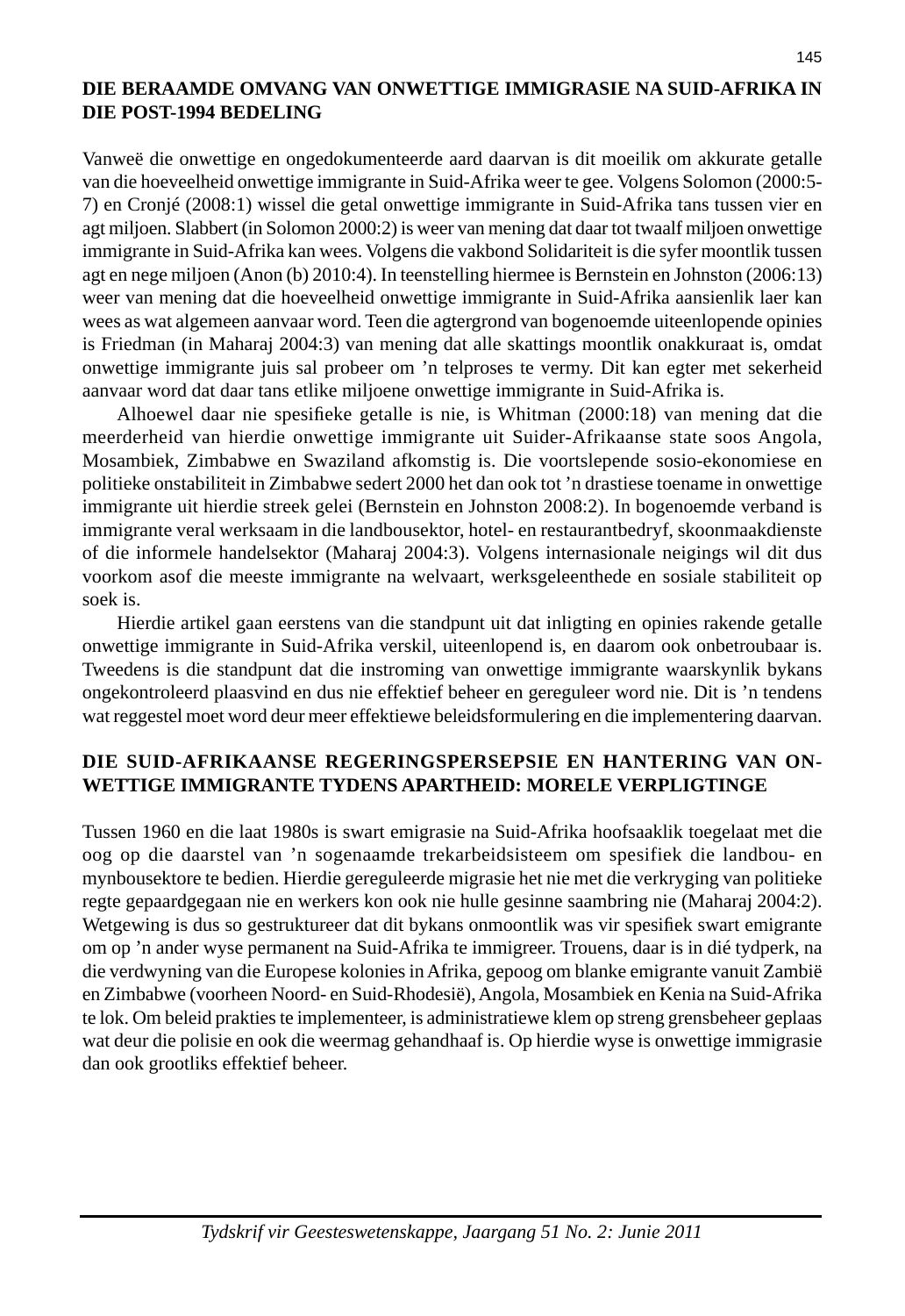## **AANLEIDENDE FAKTORE EN DIE HUIDIGE SUID-AFRIKAANSE REGERINGSPERSEPSIE RAKENDE DIE HANTERING VAN ONWETTIGE IMMIGRANTE**

Die huidige Suid-Afrikaanse regering se persepsie en beleid is eerstens 'n reaksie op die diskriminerende trekarbeidsisteem van die 1960s tot die laat 1980s. Tweedens word Suid-Afrika, veral in Afrika, na 1994 toenemend beskou as 'n land van ekonomiese geleenthede en voorspoed (Suid-Afrika 1994:89). In hierdie verband het die struktuur, aard en krag van die Suid-Afrikaanse samelewing as trekpleister vir miljoene onwettige immigrante gedien. Teen hierdie agtergrond kan die Suid-Afrikaanse regering se huidige persepsie dus beskryf word as onderskeidelik 'n vermenging van morele verpligtinge teenoor voormalige bondgenote in die stryd teen kolonialisme en apartheid en 'n wegbeweeg van die apartheidswetgewing, -reëls en -regulasies.

 Ingevolge die regering se Witskrif vir immigrasie van 1999 was daar in terme van praktiese implementering 'n klemverskuiwing weg van streng grensbeheer na die institusionalisering van meganismes vir interne administrasie en prosessering van onwettige immigrante (Suid-Afrika 1999:2; Bezuidenhout 1999:2). Volgens Watters (2010:3-4) is hierdie fokus op interne administrasie en prosessering steeds in plek. Kortliks is die regulasies vir oorgrensbewegings steeds buigsaam en selfs van minder belang. Met betrekking tot onwettige immigrasie val die klem dus tans op die institusionalisering van die volgende binnelandse beheermaatreëls (Suid-Afrika 1999:2; Watters 2010:3-4 ):

- Identifisering, opsporing en optrede teen individue met verstreke visums en werkspermitte;
- Beter interaksie met immigrasiehowe en grensbeheer; en
- Meer gereelde inspeksies by werksplekke, skole en diensleweraars ten einde toe te sien dat visums en werksvergunnings geldig is.

Die huidige hantering van onwettige immigrasie en Suid-Afrikaanse regeringsoogmerke kan derhalwe geanaliseer word binne 'n vierledige konteks van die effek van globalisering, die handhawing en uitbouing van menseregte, Afrikasolidariteit, binnelandse versoening en politieke transformasie. Eerstens het die land, as gevolg van die apartheidsbeleid vir migrasie en gevolglike internasionale isolasie, vir dekades geen blootstelling gehad aan die gevolge van globalisering nie. Hier gaan dit oor oorgrensbeweging van kapitaal, tegnologie, informasie en, meer spesifiek, vlugtelinge en onwettige immigrante as 'n uitvloeisel van globalisering. Ten opsigte van internasionale verpligtinge en riglyne is die Suid-Afrikaanse hantering van onwettige immigrante tweedens onderworpe aan die Verenigde Nasies se Verklaring van Menseregte van 1948. Hiervolgens is alle mense op 'n menswaardige bestaan geregtig, vry van onderdrukking en alle vorme van diskriminasie (Djonovich 1973:135-145). Hierdie beginsels word dan ook bevestig in die Handves van Menseregte soos vervat in hoofstuk 2 van die Suid-Afrikaanse Grondwet (Suid-Afrika 1996:7). Derdens is dit 'n uitvloeisel van Suid-Afrika se post-1994 versoenende rol in Afrika en meer spesifiek Suider-Afrika. Die Heropbou en Ontwikkelingsprogram (HOP) (Suid-Afrika 1994:117) stipuleer byvoorbeeld dat Suid-Afrika 'n leidende rol moet speel om 'n ontwikkelingsprogram te vestig wat ook tot voordeel van alle buurstate sal wees. Hier gaan dit oor samewerking, koördinering en uiteindelike integrasie van die streek. Laastens moet die wyse waarop onwettige immigrante hanteer word, verbind word met die politieke transformasie wat tans in Suid-Afrika plaasvind. Dit wil sê die wegbeweeg van 'n ou (apartheidsbedeling en implementeringstrukture) na 'n nuwe (demokratiese) bedeling.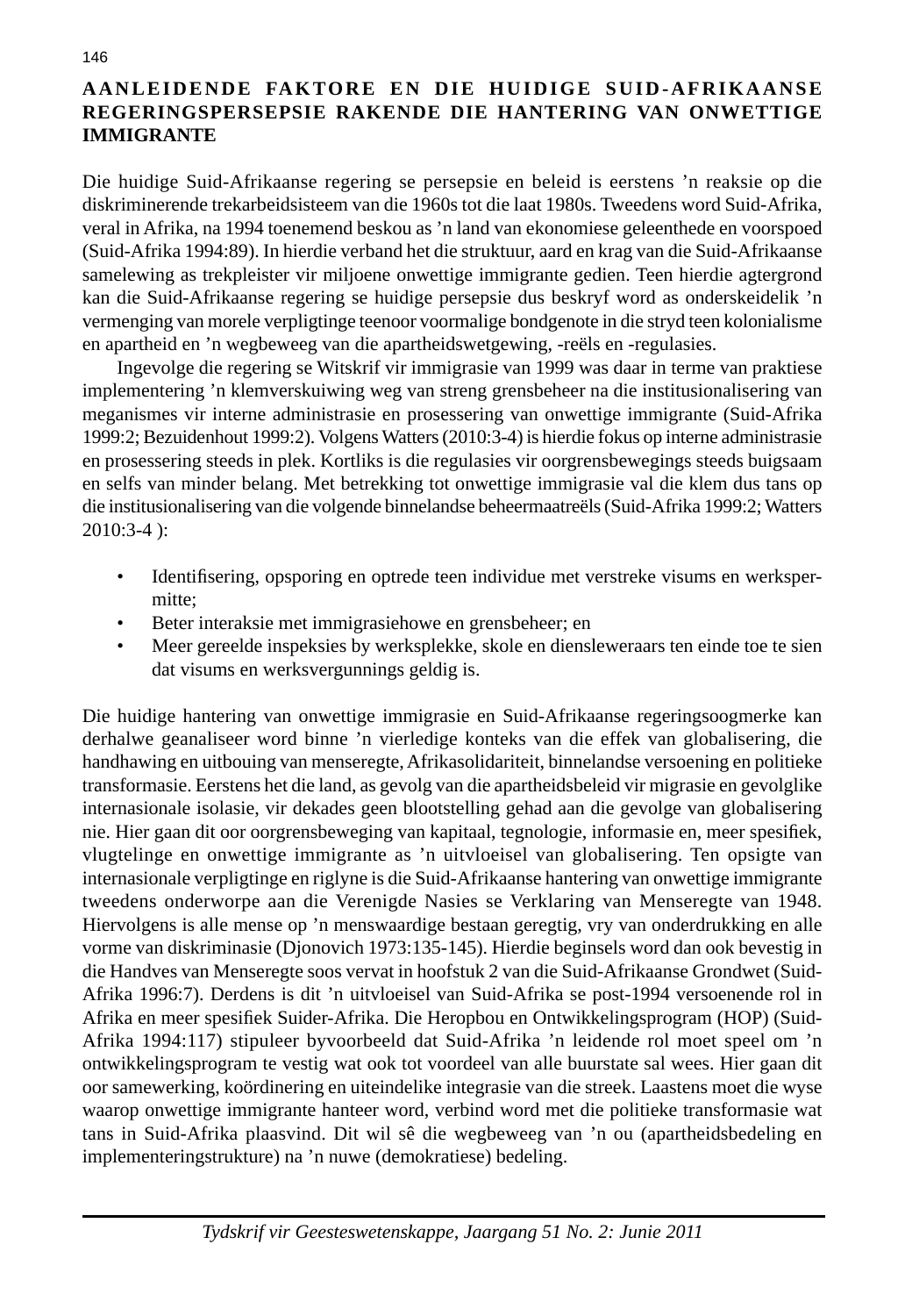# **VREEMDELINGEHAAT AS UITVLOEISEL VAN IMMIGRASIE NA SUID-AFRIKA**

Aanvalle op wettige sowel as onwettige immigrante het sedert 2007 sporadies in Suid-Afrika voorgekom. Prominente insidente het byvoorbeeld in 2009 by De Doorns in die Wes-Kaap en in 2010 by Kya Sands naby Johannesburg plaasgevind. Tydens hierdie voorvalle is duisende buitelanders (hoofsaaklik Zimbabwiërs) aangeval en dakloos gelaat. Kenmerkend van die aanvalle was die onverwagse en gewelddadige aard daarvan. Volgens die Raad vir Geesteswetenskaplike Navorsing (2008:25) en Misago (2009:3) is vreemdelingehaat en die konflik wat hiermee gepaard gaan te wyte aan die Suid-Afrikaanse menings oor die volgende faktore:

- Immigrante is bereid om teen laer lone as die inheemse bevolking te werk;
- Kompetisie met die inheemse bevolking vir toegang tot markte;
- Toegang tot behuising:
- Toegang tot gesondheidsorg; en
- Gebrek aan grensbeheer.

Bogenoemde verskynsels moet teen die agtergrond van Suid-Afrika se werkloosheidsyfer wat tans minstens 25% is, gesien word. Ten einde xenofobie (vreemdelingehaat) te bekamp, volg die Suid-Afrikaanse regering tans 'n reaktiewe benadering. Eerstens word regeringsinisiatiewe daarop gerig om gemeenskappe en staatsinstellings bewus te maak van die regte van vreemdelinge, onwettige immigrante en vlugtelinge soos vervat in die Volkereg. Tweedens is daar (reaktiewe) polisiëring- en deporteringsmaatreëls in plek. Derdens is daar regeringsgesteunde inisiatiewe om ontheemdes en uitgewekenes tydelik te huisves.Volgens Majodina (2008:72) kan bogenoemde maatreëls egter as vaag en daarom oneffektief beskryf word. In aansluiting hierby het die Konsortium vir Vlugtelinge en Migrante in Suid-Afrika die regering ook aangespoor om 'n meer proaktiewe benadering tot die bekamping van vreemdelingehaat te volg.

# **DIE PROBLEMATIEK EN UITDAGINGS VAN ONWETTIGE IMMIGRASIE VIR SUID-AFRIKA**

Onwettige immigrasie het volgens Solomon (2000:10) in hoofsaak die volgende onmiddellike uitwerking op die Suid-Afrikaanse sosio-ekonomiese infrastruktuur en bevolking:

- Laag geskoolde Suid-Afrikaners word van werksgeleenthede ontsê. In die genoemde sektore is onwettige immigrante bereid om vir laer lone as Suid-Afrikaners te werk;
- Onwettige immigrante maak op sosiale dienste soos behuising, gesondheidsorg en finansiële bystand aanspraak;
- Daar word beraam dat onwettige immigrante by tot 14 persent van alle kriminele aktiwiteite in die land betrokke is. Hierdie aktiwiteite sluit dwelmhandel, invloei van onwettige wapens en sluipmoorde in; en
- Stygende gevalle van xenofobie teen onwettige immigrante.

Teen die agtergrond van bogenoemde probleme en uitdagings omskryf Watters (2010:2) die huidige Suid-Afrikaanse nasionale immigrasiebeleid (soos vervat in die Immigrasiewet nr 13 van 2002) as vae en versigtige stellings. Die probleem is dat die immigrasiebeleid, soos genoem, steeds gebaseer is op die bepalings van die Witskif vir immigrasie van 1999. In baie opsigte is dit dus verouderd en bevorder nie altyd nasionale eie belang nie en neem ook nie internasionale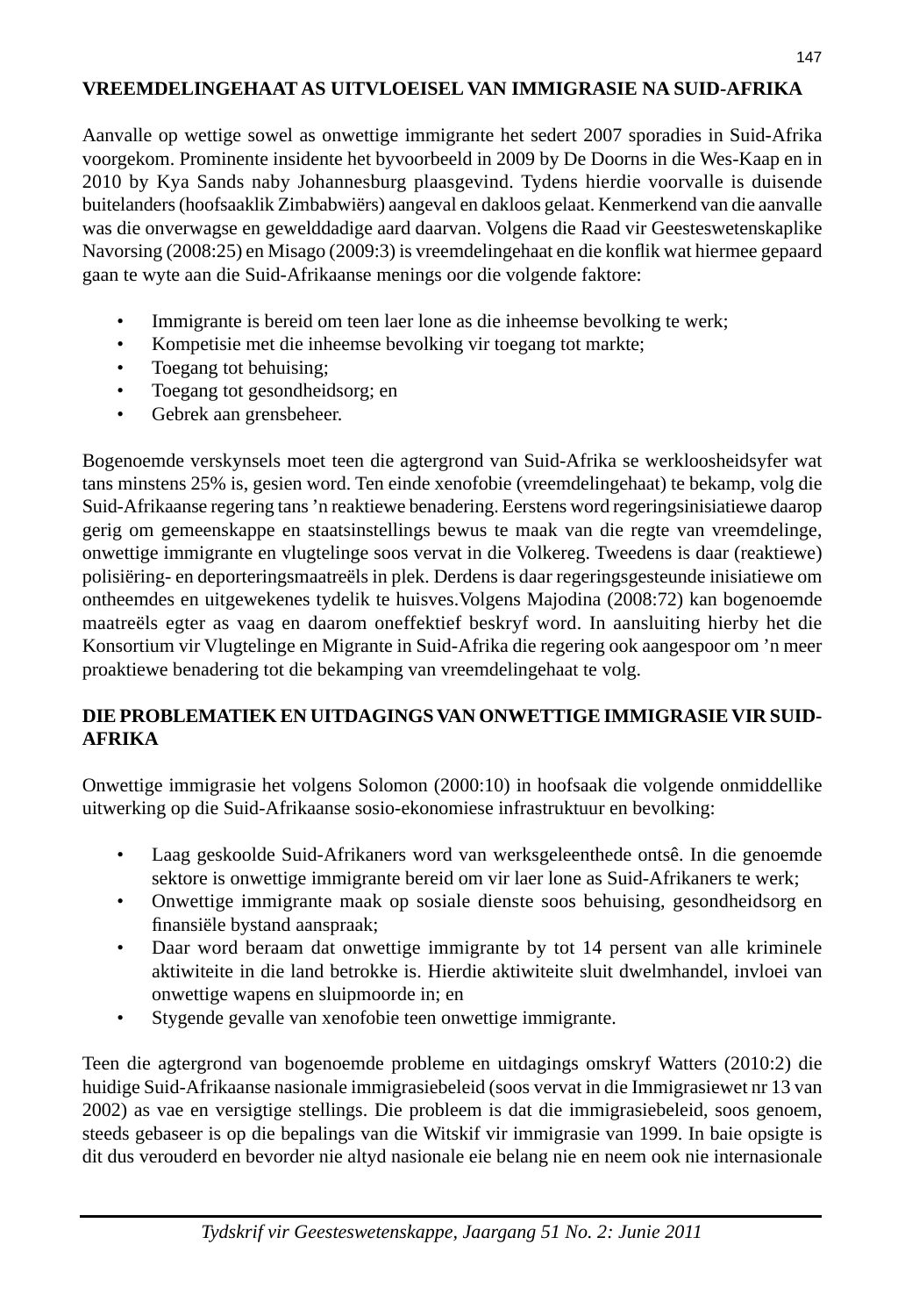realiteite in aanmerking nie. Derhalwe is Watters (2010:2-3) van mening dat daar 'n noodsaak is om die immigrasiebeleid te hersien en verder te verfyn. Vervolgens word op die wyse waarop soortgelyke probleme en uitdagings binne die EU hanteer word, gefokus. Hierdie verkennende ondersoek is spesifi ek op die identifi sering van elemente wat van toepassing op die Suid-Afrikaanse beleidsformulering en implementering daarvan kan wees, gerig.

## **DIE PROBLEMATIEK VAN ONWETTIGE IMMIGRASIE EN NIEGEVESTIGDE MINDERHEDE IN DIE EU**

Tussen die 1960s en 1980s het die momentum van migrasie van nie-Westerse, niegevestigde immigrante na Wes-Europese state vinnig toegeneem. Die EU word derhalwe tans met 'n dramatiese toename in wettige en onwettige immigrasie gekonfronteer. Vier persent (agtien miljoen mense) van die EU-bevolking behoort tans tot 'n niegevestigde minderheidsgroep (Barrot: 2008:1). Daar word voorts beraam dat tot 500 000 onwettige immigrante jaarliks die EU binnekom in die soeke na beter ekonomiese vooruitsigte en ontvlugting van politieke omstandighede (Borg 2007:1 en Feist & Ette 2007:38). Hierdie invloei van immigrante het oor die jare tot 'n toename en permanente teenwoordigheid van niegevestigde minderheidsgroepe in individuele EU lidstate gelei. Die migrasieproblematiek binne die EU sentreer egter nie hoofsaaklik rondom die hantering van onwettige immigrante nie. Daar word ook klem geplaas op die hantering van die steeds groeiende getal niegevestigde minderhede binne EU grense.

 Voorgaande beteken dat daar 'n steeds groeiende etniese en kulturele diversiteit in die EU aangetref word. Smit (2009:3) identifiseer vier kategorieë niegevestigde minderheidsgroepe wat hulle gedurende bogenoemde tydperk in die EU begin vestig het, en steeds probeer vestig:

- Immigrante uit voormalige kolonies;
- Inwoners en sogenaamde gasarbeiders uit hoofsaaklik Turkye, Marokko, Albanië en Algerië wat sedert die 1960s gewerf is om in Wes-Europese state te kom werk ten einde voorsiening vir die gebrek aan genoegsame arbeid te maak;
- Inwoners van Oos- en Sentrale Europa (die voormalige sogenaamde Oosblokstate) wat toegang tot die welvaartsvoordele van die EU probeer verkry; en
- Ander ekonomiese vlugtelinge uit arm state van byvoorbeeld Afrika, Asië en die Midde-Ooste.

Met die einde van die Koue Oorlog, voortgesette globalisering, die institusionalisering van die EU as ekonomiese handelsblok en die gevolglike groeiende Europese welvaart het die instroming van wettige en onwettige immigrante beduidend toegeneem. Dit beteken dat daar 'n verdere getalstoename was van persone binne individuele EU-state wat aan niegevestigde minderheidsgroepe behoort (Smit 2009:1).

#### **AANLEIDENDE FAKTORE EN DIE HUIDIGE EU-PERSEPSIE RAKENDE DIE BEHEER VAN ONWETTIGE IMMIGRANTE EN NIEGEVESTIGDE MINDERHEDE: DIE BEVORDERING VAN NASIONALE EIEBELANG**

'n Wesentlike samebindende beleids- en implementeringskenmerk van die EU is die gesamentlike hantering van sake van gemeenskaplike belang. Bekende voorbeelde is die infasering van 'n gemeenskaplike geldeenheid, gemeenskaplike doeanebepalings, die EU taalbeleid en vryheid van oorgrensbewegings.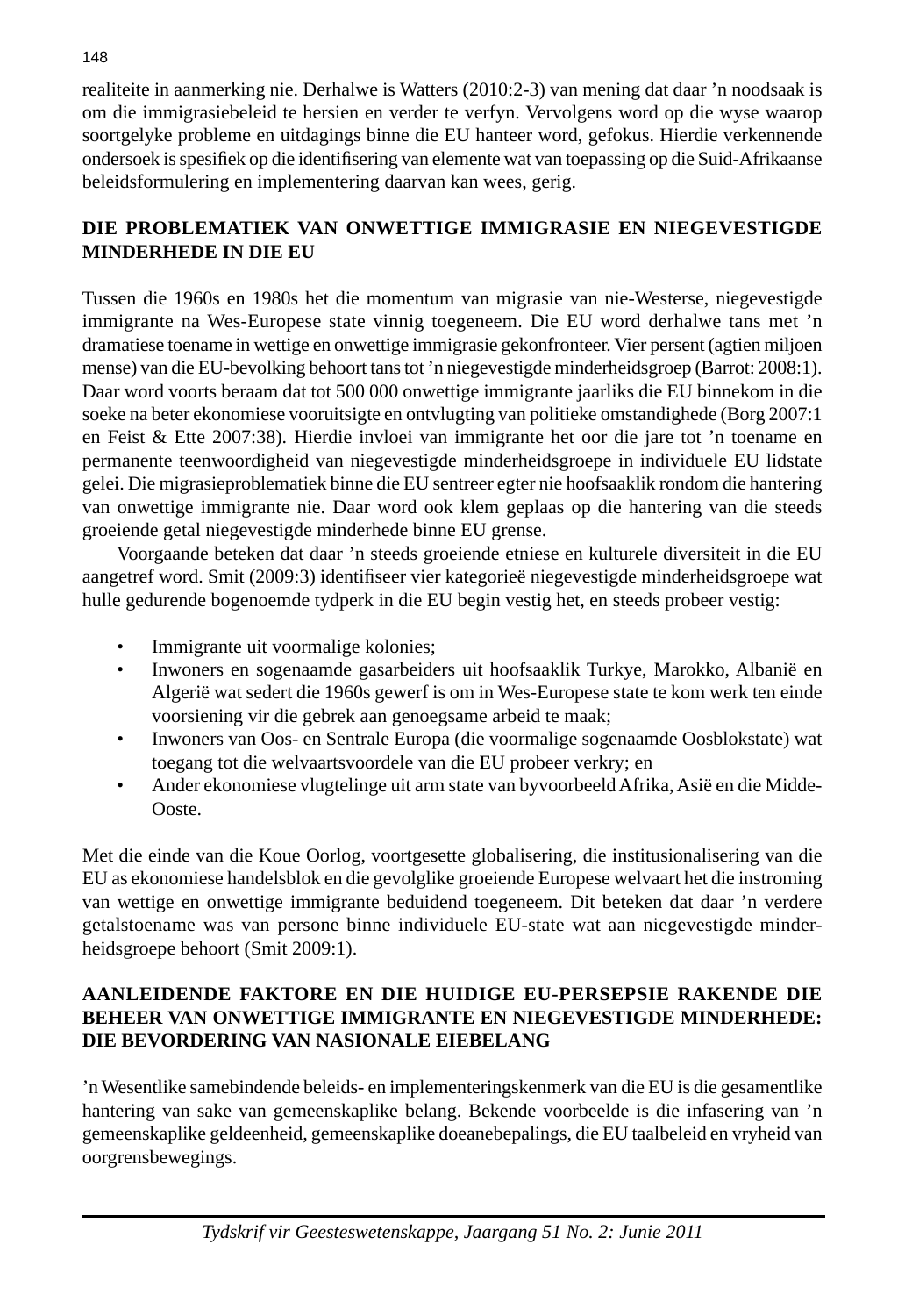Sedert 1999 bestaan daar binne die EU 'n bewustheid dat onwettige immigrasie en die groeiende aantal permanente etniese en kulturele niegevestigde minderhede 'n potensieel destabiliserende impak op die politieke en sosio-ekonomiese strukture van die EU, en die 27 EU lidstate, kan hê. Daar bestaan derhalwe konsensus onder EU lidstate dat immigrasie en niegevestigde minderhede ook gesamentlik as 'n prioriteit hanteer moet word (Spencer 2003:1-4). Ondanks bogenoemde eenstemmigheid, is daar egter beperkte konsensus oor presies hoe hierdie problematiek gesamentlik hanteer moet word. Hierdie afwesigheid van definitiewe konsensus kan toegeskryf word aan individuele state se uiteenlopende interpretasies van wat in nasionale (enersyds) en eiebelang (andersyds) is. Ondanks breë, maar beperkte gesamentlike hanteringsriglyne word immigrasie en niegevestigde minderhede grotendeels op nasionale (binne EU lidstate) vlak (individueel deur lidstate) hanteer (A common immigration policy 2008:4). Kriteria vir byvoorbeeld die toelating van immigrante, hoeveelheid immigrante, die hantering van immigrante en integrasiestrategieë van niegevestigde minderhede berus steeds by individuele EU lidstate.

### **DIE DESTABILISERENDE IMPAK VAN IMMIGRASIE EN NIEGEVESTIGDE MINDERHEDE OP DIE EU**

Dit is 'n realiteit dat niegevestigde minderhede dit moeilik vind om veral op kulturele vlak met plaaslike bevolkings te integreer (The meaning of immigrant integration 2009:1). Hierdie gebrek aan integrasie lei tot 'n potensiële kettingreaksie van wrywing en antagonisme met die plaaslike bevolkings. Tussen 2005 en 2010 is state soos byvoorbeeld Frankryk, Nederland, Duitsland en die Verenigde Koninkryk dan ook gekenmerk deur etniese onrus onder niegevestigde minderhede en ontevredenheid onder die plaaslike bevolkings. Hierdie onrus het met politieke debatte, gewelddadige protesaksies, verskuiwing in kiesersteun na regs, koalisievorming en selfs regeringsveranderings gepaardgegaan (Collet 2008:3) en (Anon (a) 2010:3).

 Alle EU-lidstate word dus op bykans alle sfere van die samelewing deur die toevloei van immigrante geraak. Die belangrikste konkrete probleme wat niegevestigde minderheidsgroepe ondervind en waarmee die EU en EU-lidstate gekonfronteer word, is volgens Ferrero-Waldner (2008:4) en (A common immigration policy 2008:5) die volgende:

- Negatiewe stereotipering en selfs diskriminerende praktyke het in baie gevalle teen niegevestigde minderheidsgroepe ontwikkel. Niegevestigde minderhede word byvoorbeeld dikwels as die oorsaak van stygende misdaad, armoede, werkloosheid, dwelmhandel, handel in mense en prostitusie beskou.
- Immigrante wat onder niegevestigde minderheidsgroepe ressorteer vind dit, soos genoem, moeilik om in die gasheerstaat te integreer en neig nog om in groepe saam te bly, hul eie gemeenskapstrukture te ontwikkel en ook hul taal en kultuur te behou;
- Niegevestigde minderheidsgroepe verkry nie maklik burgerskap van EU-lidstate nie; en
- Die verkryging van burgerskap verseker ook nie sosiale, ekonomiese en politieke bemagtiging nie.

Teen bogenoemde agtergrond het die wyse waarop immigrasiekwessies in die EU hanteer, aanvaar en geakkommodeer word, met verloop van tyd in 'n multi-dimensionele en polities gelaaide aangeleentheid ontwikkel. Hierdie multidimensionaliteit dui spesifiek op kwessies soos die inagneming van staatlike demografiese verskille, ekonomiese beperkings, sosiale verwagtinge, gesondheidskwessies, handelsbande, ontwikkelingsbehoeftes, onderwysbehoeftes, sekuriteitsbehoeftes, ensovoorts (A common immigration policy 2008:3). Suksesvolle gesamentlike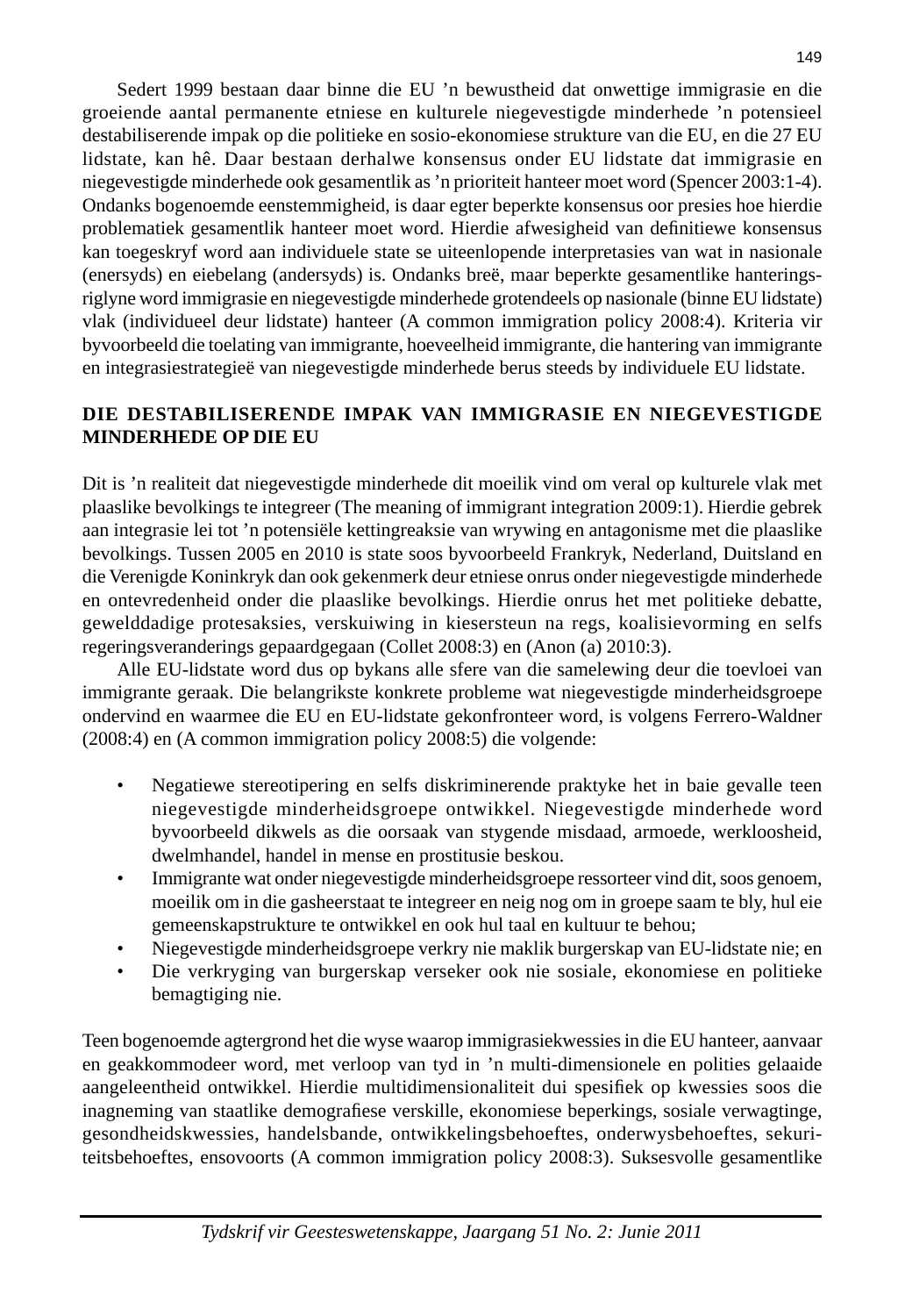hantering vereis dus 'n vermenging van beleidsaksies wat 'n wye reeks diensleweringsprosesse moet insluit.

 Die proses word bemoeilik deurdat daar, volgens Engbersen en Gabriels (1995:9) en Mcgeary (2005:28), vrae en debatte binne die EU ontstaan het rakende die kriteria vir byvoorbeeld toegang tot lidstate, reg op burgerskap, minderheidsregte, integrasie, strukturele en kulturele interaksie en hantering van onwettige immigrasie. Binne die raamwerk van die EU word die meeste individuele lidstate dus ook tans met die problematiek en realiteit van niegevestigde minderheidsgroepe gekonfronteer. Tot op hede is daar nog geen gemeenskaplike of politieke konsensus oor die hantering van immigrasie en groeiende etniese en kulturele diversiteit binne die EU nie (Angenendt 2008:1). Dít is juis die kontemporêre politieke problematiek sowel as die noodsaak en vooruitsigte vir die gesamentlike EU-hantering van niegevestigde minderhede, wat in hierdie artikel ter sprake is.

# **BREË (BEPERKTE) RIGLYNE VIR DIE GESAMENTLIKE HANTERING VAN IMMIGRASIE EN NIEGEVESTIGDE MINDERHEDE**

In opvolging van die EU Raad se sitting in Tampere, Finland in 1999 is daar in 2004 tydens die beraad in Den Haag, Nederland besluit dat 'n volledige program vir die gesamentlike hantering van spesifiek onwettige immigrante op die korttermyn ingefaseer moet word. So 'n program moet op die realiteite en ekonomiese sowel as demografiese diversiteit van die EU geskoei wees. Ten einde hierdie oogmerk te bereik is die volgende sleutelbesluite geneem (Smit 2009:17):

- Die program sal oor 'n tydperk van vyf jaar 'n gemeenskaplike EU asiel- en immigrasiesisteem ontwikkel om die invloei van niegevestigde minderhede na Europa te reguleer en fasiliteer. Hierdie gemeenskaplike beleid moet teen 2010 geïmplementeer wees;
- Die ontwikkeling van 'n gemeenskaplike beleid vir migrasie en asiel kan slegs met voldoende en relevante data ontwikkel word; en
- Die institusionalisering van 'n Europese struktuur wat die binnekoms van nie-EU-burgers by eksterne grense beheer en koördineer, is van kardinale belang.

Die noodsaak van so 'n gesamentlike hantering is spesifiek verbind met die groeiende getal niegevestigde minderhede binne die grense van die EU en die druk wat dit op die politieke en sosio-ekonomiese strukture van lidstate plaas. As uitvloeisel van bogenoemde sittings bestaan daar tans breë, maar beperkte riglyne waarvolgens immigrante en niegevestigde minderhede gesamentlik hanteer moet word. In hierdie verband is besluit dat immigrante wat om asiel aansoek doen op dieselfde wyse deur alle lidstate hanteer moet word wanneer hulle EU grense betree. Volgens Barret (2008:8) behels hierdie ooreenkoms die volgende aspekte:

- Gedeelde administratiewe maatreëls vir die hantering van asielsoekers;
- Gedeelde toelatingsvoorwaardes tot die EU; sowel as
- Die voorsiening van sosiale sorg tydens die asielprosedure.

Daar is konsensus oor watter immigrante in aanmerking kom vir asiel en toelating tot die EU. Daar bestaan dus reeds 'n fondasie waarop daar voortgebou kan word ten einde immigrasie na die EU gesamentlik te hanteer. Ondanks die prinsipiële erkenning en breë gedeelde hanteringsriglyne is daar egter, soos aangedui, tot op hede nog nie 'n gemeenskaplike kompromis en politieke konsensus oor die gesamentlike hantering van die niegevestigde minderheidsproblematiek nie.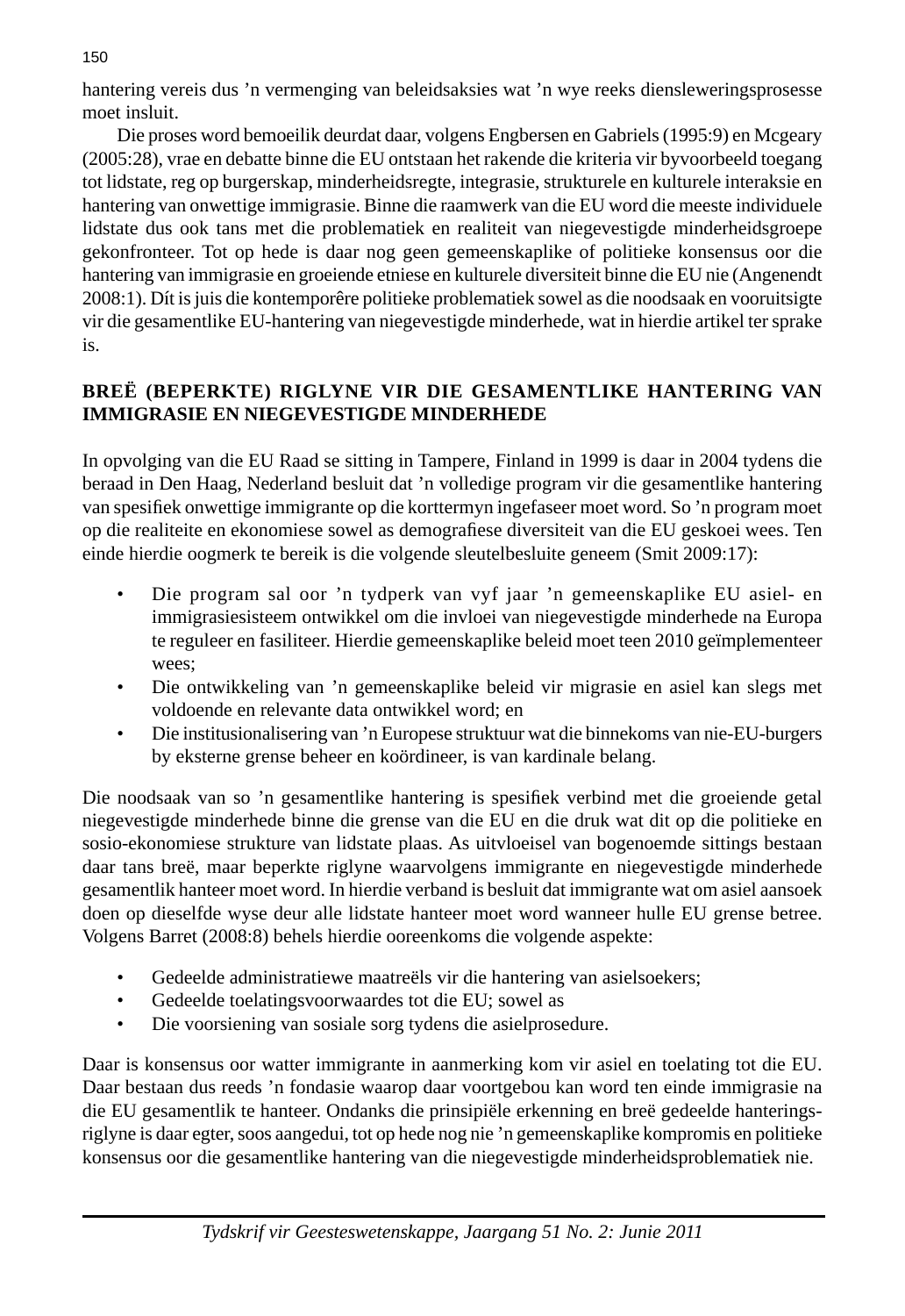# **NASIONALE BELANG AS FAKTOR IN DIE GESAMENTLIKE HANTERING VAN IMMIGRASIE EN NIEGEVESTIGDE MINDERHEDE**

Al die EU lidstate word met die problematiek en realiteit van immigrasie en niegevestigde minderheidsgroepe gekonfronteer. Die meeste sleutelkwessies word steeds op nasionale vlak hanteer. Die ter sprake afwesigheid van 'n gemeenskaplike of politieke konsensus oor die gesamentlike hantering van immigrasie en die groeiende etniese en kulturele diversiteit, kan volgens Agenendt (2008:1) aan meningsverskille rakende die volgende aspekte toegeskryf word:

- Die bepaling van die hoeveelheid immigrante wat die EU benodig, en wat jaarliks mag binnekom;
- Die wyse waarop, en meganismes waarmee die groeiende etniese en kulturele diversiteit binne die EU hanteer moet word; en
- Die wyse waarop immigrante geïntegreer moet word.

Binne enige demokratiese bestel is dit die staat se primêre plig om toe te sien dat vryheid, orde geregtigheid, sekuriteit en die welsyn van inwoners verseker word (Jackson & Sorenson 2007:6). Daarom is die primêre regverdiging agter alle staatlike optrede die bevordering van nasionale belang (Couloumbus & Wolfe 1986:106). Volgens Angenendt (2009:1) is die gebrek aan 'n kompromis en konsensus binne die EU juis te wyte aan state se individuele interpretasie van wat in die nasionale belang van die inwoners is. Binne die raamwerk van die EU verskil state fisies in terme van byvoorbeeld grootte van territoriale gebiede en bevolkings, bevolkingsamestelling, bevolkingsdigtheid, infrastrukturele fasiliteite, geografiese kenmerke, ekonomiese vermoë en die formaat van sosiale welsynsisteme. Teen hierdie agtergrond word die impak van immigrasie en groeiende niegevestigde minderhede verskillend deur individuele state ervaar en geïnterpreteer (Spencer 2003:2). Vandaar dan die behoefte en neiging onder EU-state om bogenoemde probleem op 'n nasionale vlak te wil hanteer. As gevolg van die uiteenlopende persepsies is die meeste state derhalwe onwillig om hulle nasionale reg en kapasiteit om teen onwettige immigrante op te tree, te verloor. Verder wil lidstate die alleenreg oor die toelatingsvereistes vir en die hoeveelheid immigrante wat binne hulle grense toegelaat word, behou.

# **VERPLIGTE INTEGRASIE AS TEGNIEK OM VERDEELDHEID EN VREEM-DELINGEHAAT TE BEKAMP**

Die EU se Handves van Fundamentele Regte waarborg die beskerming en praktyk van diverse kulture en gelowe, tensy dit in konflik of onversoenbaar met Europese regte en nasionale wetgewing is (Europese Unie 2000:5). Ten einde verdeeldheid en xenofobie te bekamp, word daar dus van niegevestigde minderhede verwag om volledig met die bevolkings van individuele EU lidstate te integreer. Kotze en Van Wyk (1986:62) omskryf integrasie as die vermoë van die lede van 'n samelewing om vir die verwesenliking van samelewingsdoelwitte saam te werk. Met spesifieke verwysing na die EU definieer Boswell (2003:75) integrasie as die proses van inkorporering van niegevestigde minderhede in die ekonomiese, sosiale en politieke lewe van die gasheerstaat. Barrot (2008:1) is van mening dat suksesvolle integrasie slegs kan slaag indien daar respek vir die EU se basiese waardes bestaan. Volgens die EU se Migrasie Integrasie Beleidsindeks word suksesvolle integrasie van niegevestigde minderhede aan die hand van die volgende beleidsareas (kriteria) gemeet (Offe 2011:23 en MIPEX 2004:1-3):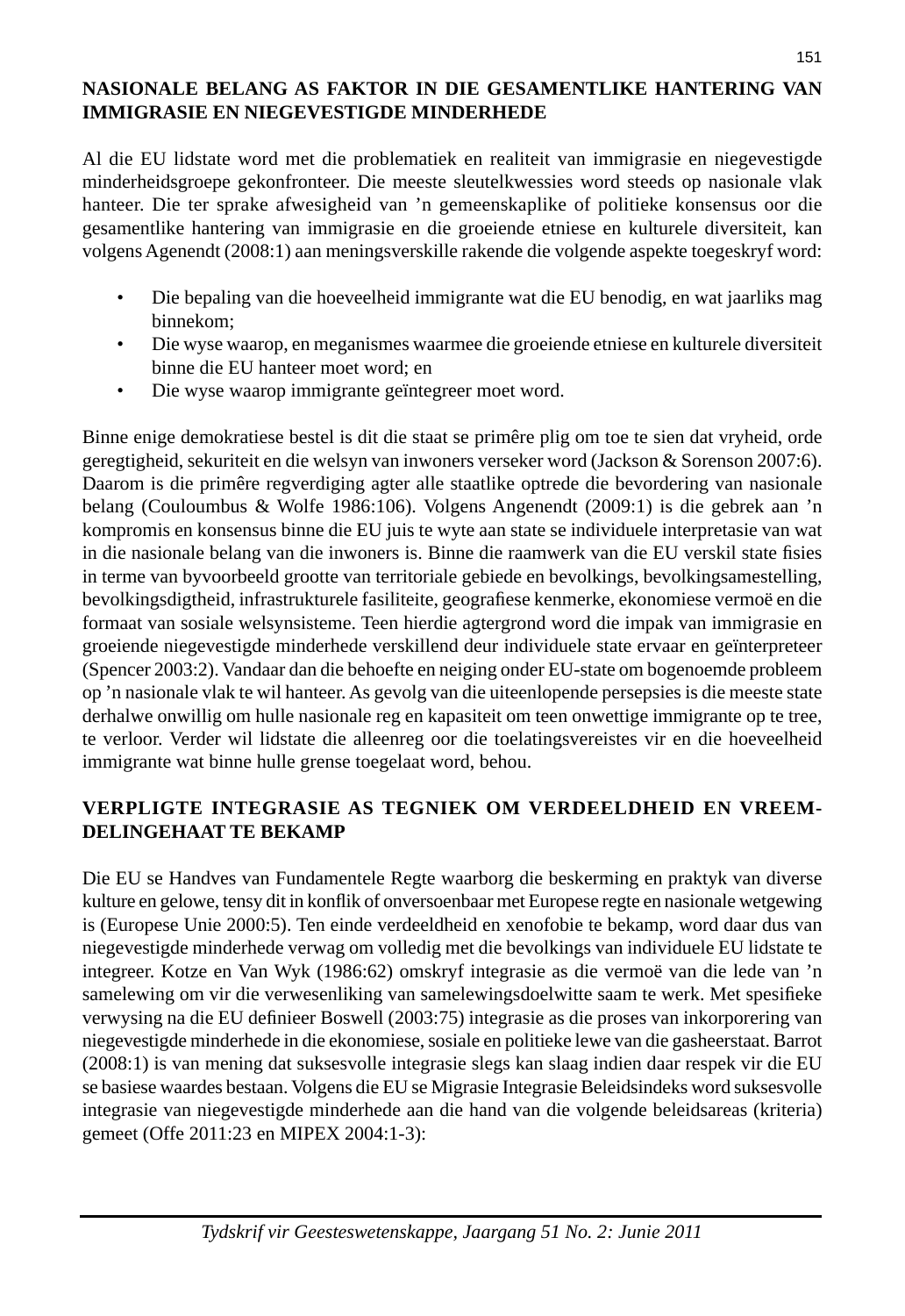- Kennis van die plaaslike taal;
- Die mate van toegang tot opleiding en arbeidsmarkte;
- Familiehereniging;
- Mate van respek en toleransie vir die waardes van andere;
- Wetsgehoorsaamheid;
- Die vermoë van migrante om selfonderhoudend te wees;
- Sosiale deelname;
- Die verkryging van langtermynverblyfsreg;
- Politieke deelname;
- Toegang tot nasionaliteit; en
- Afwesigheid van diskriminasie.

Dit is duidelik dat daar in die integrasie van niegevestigde minderhede in die EU twee relevante dimensies onderskei moet word. Biezeveld en Entzinger (2003:8) en Wets (2007:22) onderskei tussen die strukturele en kulturele dimensies van integrasie. Strukturele integrasie verwys na die sigbare norme van 'n gasheerstaat wat deur wette bepaal word en waaraan niegevestigde minderhede onderworpe is (Biezeveld & Entzinger 2003:8). 'n Eenvoudige voorbeeld van 'n juridiese norm is verkeersreëls in 'n staat of die ouderdom van stemgeregtigdes. Selfs al verskil burgers of niegevestigde minderhede met sekere juridiese norme, moet 'n persoon struktureel integreer ten einde sosiale kohesie te verseker. Kulturele integrasie verwys volgens Boswell (2003:75) na kennis van die gasheerstaat se sosiale norme. Sosiale norme is ongeskrewe gedragsreëls wat lede binne 'n sekere gemeenskap van mekaar verwag en aan mekaar bied (Wets 2007:22). Dit gaan dus hier oor byvoorbeeld taal, godsdiens, kleredrag, die verstaan van die gebruike en tradisies van die plaaslike gemeenskap asook respek vir die basiese waardes van die gasheerstaat (Barrot 2008:3). Biezeveld en Entzinger (2003:8) noem dit die sogenaamde identiteit van 'n gemeenskap. Dit word nie deur die wet verplig om hierdie sosiale norme te gehoorsaam nie. Persone wat hierdie norme nie aanvaar nie, vind dit egter moeilik om te integreer. In baie gevalle word hierdie persone met agterdog bejeën en daar word ook soms teen hulle gediskrimineer.

 Die huiwerigheid van individuele EU-state om immigrasie en die voortvloeiende niegevestigde minderhedekwessie gesamentlik te hanteer, sentreer juis rondom die problematiek van gebrekkige integrasie. Die persepsie bestaan dat aspekte soos tradisies, gebruike, religie en taal moeilik integreerbaar en versoenbaar met gevestigde Europese waardestelsels en gebruike is.

# **DIE PROBLEMATIEK VAN SOSIALE (STRUKTURELE EN KULTURELE) INTEGRASIE**

Suksesvolle integrasie impliseer, soos genoem, strukturele en kulturele integrering in die gasheerstaat. Die realiteit is dat baie niegevestigde minderhede dit moeilik vind om veral kultureel in EU gasheerstate te integreer. Niegevestigde minderhede het meestal 'n behoefte daaraan, en slaag ook daarin om struktureel en maatskaplik by die gasheerland te integreer. Sodoende verkry hulle ook toegang tot die welvaartsvoordele van 'n gasheerstaat wat volgens Goodwin (2007:55) byvoorbeeld die volgende insluit:

- Gesondheidsorg;
- 'n Maandelikse salaris vir werkloses; en
- Behuising.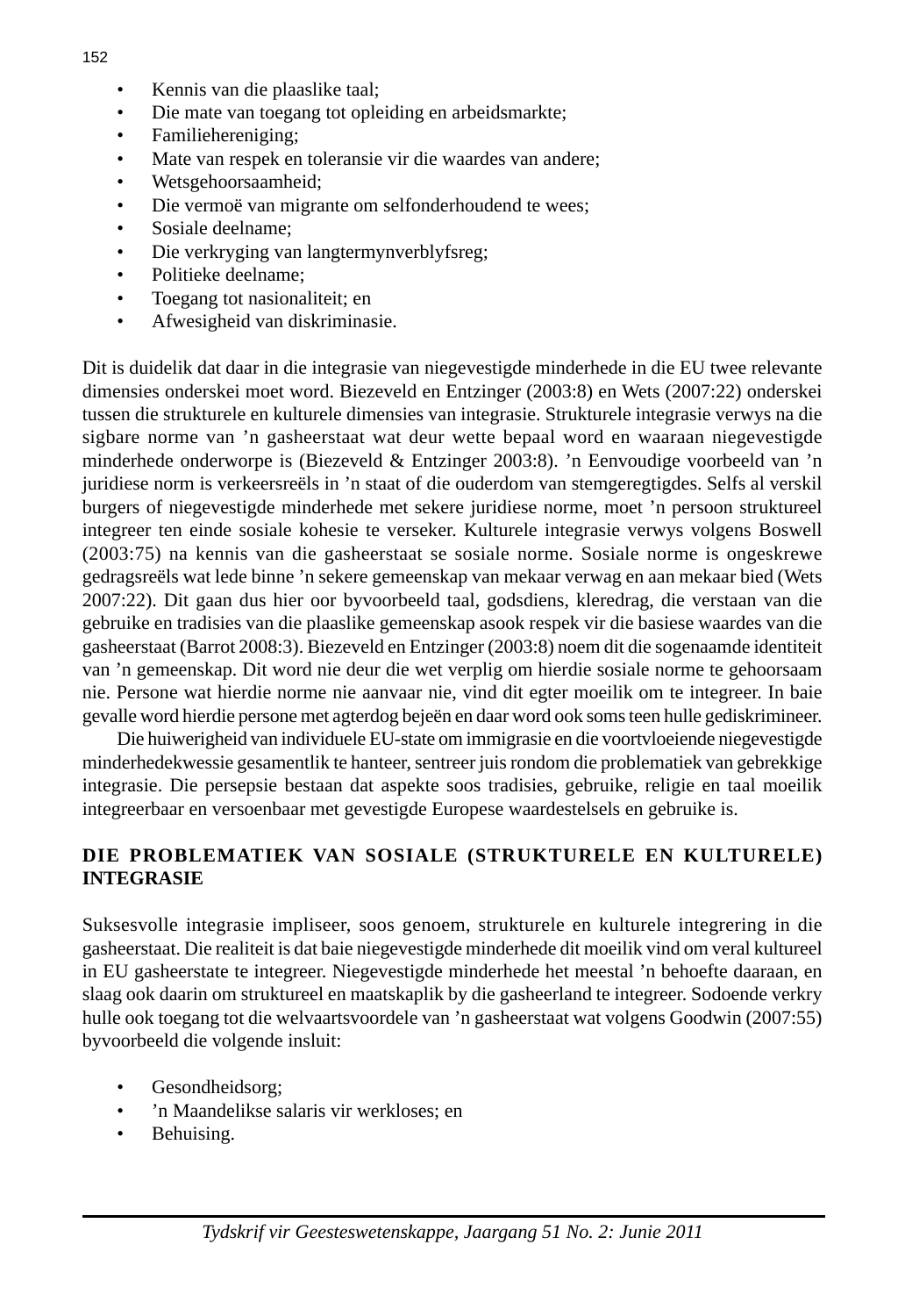Niegevestigde minderhede openbaar ook 'n behoefte om hul eie kulturele identiteit en eie sosiale norme te behou, te beskerm en selfs te verbreed (Biezeveld & Entzinger, 2003:8). Dit sluit in die behoud van tradisies, gebruike, godsdiens en politieke perspektiewe. In aansluiting hierby bevind Constant en Zimmerman (2005:2) dat niegevestigde minderhede meestal nie volgens die MIPEX kriteria integreer nie, maar dit verkies om binne hulle eie etniese en kulturele netwerke te funksioneer. Dit veroorsaak dan 'n wedersydse gebrek aan begrip, antagonisme en 'n xenofobiese ingesteldheid deur die inwoners van die gasheerstaat teenoor niegevestigde minderhede. Hierdie gebrek aan kulturele integrasie lei voorts daartoe dat etniese en kulturele niegevestigde minderhede in die gasheerstate in isolasie leef en groei. Konkrete integrasieprobleme waarmee niegevestigde minderhede dan te doen kry, kan vervolgens in hooftrekke saamgevat word.

# **DIE PROBLEMATIEK VAN BOTSENDE WAARDESTELSELS**

Na 'n merkbare toename in betogings en opstande in Parys doen Geary en Graf (2005:26) 'n ondersoek na die stand van integrasie van niegevestigde minderhede in Frankryk. Die betogers was hoofsaaklik derde geslag niegevestigde minderhede, met ander woorde die kleinkinders van die eerste geslag emigrante wat as gasarbeiders in die 1960s en 1970s na Frankryk gekom het. Daar is bevind dat tweede en derde generasie emigrante al hoe meer vervreemd word van hul ouers omdat hulle in die gasheerland gebore is en opgroei. Die natuurlike gevolg is dat hulle dan minder aan die kultuur, tradisies, taal en gebruike van hul staat van herkoms blootgestel word (Smit 2009:15). Die probleem is dat lede van 'n niegevestigde minderheidsgroepering egter ook nie altyd struktureel en kultureel deur die bevolking van die gasheerstaat aanvaar word nie. Hulle gebruike word as vreemd ervaar en hulle word met agterdog bejeën. Dié groepering word vervolgens soms aan sosio-ekonomiese marginalisering en selfs diskriminasie in die werkplek blootgestel (Smit 2009:15-16). Niegevestigde minderhede woon dikwels ook in spesifieke woonbuurte in dorpe en stede. In Frankryk staan dit bekend as sogenoemde "banlieues" en in Nederland en België word dit "ghetto's" genoem. Hurewitz (2005:12) meen dat die groeiende antagonisme van niegevestigde minderhede teenoor Europese burgers ook al hoe meer in hierdie woonbuurte sigbaar word. Hierdie antagonisme manifesteer byvoorbeeld in die vorm van algemene ontevredenheid, vreedsame betogings, gewelddadige opstande en selfs Moslem-fundamentalisme.

# **DIE PROBLEMATIEK VAN EKONOMIESE INTEGRASIE**

Coenders et al. (2005:62) is van mening dat suksesvolle ekonomiese integrasie bereik is wanneer niegevestigde minderhede nie meer onderskeibaar is van die gasheerstaat se inheemse bevolking in terme van geleenthede in die arbeidsmark, werkloosheidstendense en inkomste nie. Die redes vir 'n gebrek aan ekonomiese integrasie word vervolgens uiteengesit.

# **'n Gebrek aan ondervinding en opleiding**

Volgens Ferraro-Waldner (2008:4) is die verkryging van werk met die oog op 'n beter lewe die hoofrede waarom mense na die EU immigreer. Werksintegrasie is daarom 'n sleutelfaktor in die integrasieproses van niegevestigde minderhede. Niegevestigde minderhede kry gewoonlik werk in die konstruksiebedryf, landbousektor, skoonmaakdienste en die hotelwese. Constant en Zimmerman (2005:6) vind egter dat daar oor die algemeen 'n hoër werkloosheidsyfer onder niegevestigde minderhede as onder inheemse gemeenskappe is. Dit kan daaraan toegeskryf word dat die niegevestigde minderhede relatief jonk is, 'n laer vlak van opleiding en minder werksondervinding in vergelyking met die gasheerbevolking het. Ferrero-Waldner (2008:4) het verder bevind dat niegevestigde minderhede oor die algemeen minder as die inheemse bevolking verdien.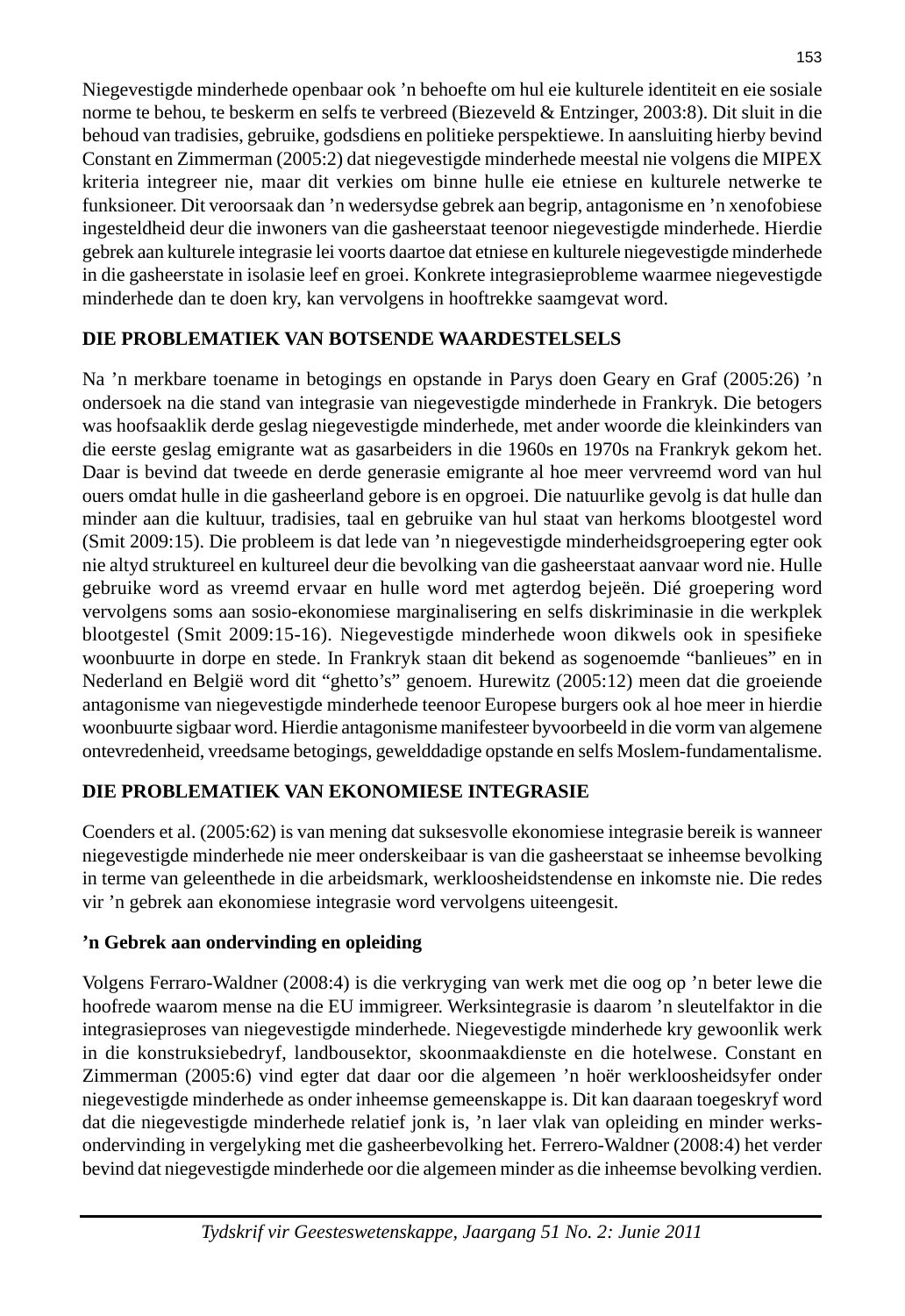In Nederland verdien Marokkane byvoorbeeld tot 30% minder as die gasheerburgers en in Duitsland tussen 9% en 23% minder (Coenders et al. 2005:62). Nie net verdien niegevestigde minderheidsgroepe minder as die gasheerbevolking nie, maar hulle het ook 'n laer vlak (gemiddeld 5%) van arbeidsdeelname as die inheemse bevolking in die EU (Coenders et al. 2005:64). In die eerste jaarverslag van die "Commission of the European Communities" (Europese Unie 2004:5) word die gebrekkige toegang tot werksgeleenthede as die grootste struikelblok vir die integrasie van niegevestigde minderhede in die gasheerstate geïdentifiseer.

#### **Sosiale welsynsvoordele as 'n demotiveringsfaktor**

Baie lede van die EU is sosiale welsynstate. Die staat maak dus voorsiening vir gesondheidsorg, 'n basiese inkomste en behuising indien 'n individu werkloos of behoeftig is. Goodwin (2009:92) meen dat die vooruitsig van sosiale welsynsvoordele ook 'n oorsaak vir die laer arbeidsdeelname van niegevestigde minderhede in sommige gasheerstate is. Niegevestigde minderhede het nie voldoende motivering om in state met 'n hoë welsynsvoordeel (inkomste) te werk nie, omdat hulle byna net soveel met 'n minimumloon as met die sosiale toelaag vir werklose persone verdien. Daar is derhalwe gevind dat die werkloosheid en gebrekkige arbeidsdeelname merkbaar hoër is in state waar die welsynsvoordele hoog is (Coenders et al. 2005:71).

 Ten einde die dinamiek van die integrasieproblematiek uit te lig, word kortliks na Nederland as 'n voorbeeld verwys. Reeds sedert die 1960s staan Nederland bekend as een van die tolerantste state in Europa betreffende die akkommodering van verskillende sosiale groepe, tale, kulture en tradisies (Main 2006:2). Huidige verwikkelinge in Nederland kan derhalwe volgens Vasilyn (2007:4) dien as praktiese voorbeeld en rigtingwyser van die immigrasietendense en niegevestigde minderhedeproblematiek in die res van die EU.

# **DIE INTEGRASIE VAN NIEGEVESTIGDE MINDERHEDE: DIE GEVAL VAN NEDERLAND**

Immigrante en die teenwoordigheid van verskillende nieinheemse groeperinge is nie 'n nuwe verskynsel in Nederland nie. Ongeveer 10% (1.6 miljoen mense) is immigrante of behoort tans tot 'n niegevestigde minderheidsgroepering

 As uitvloeisel van bogenoemde tolerante benadering tot multikulturaliteit word Nederland volgens Vasilyn (2007:1) op die oomblik gekonfronteer met nie soseer 'n immigrasiekrisis nie, maar eerder met 'n integrasiekrisis. Die integrasiekrisis wat oorbrug moet word, is spesifiek van toepassing op die problematiek van niegevestigde minderhede. Baie individue en groepe van spesifiek Turkse en Marokkaanse afkoms vind dit moeilik om sosiaal, kultureel, polities en ekonomies in die Nederlandse samelewing te integreer, en leef steeds in isolasie. Soms word hulle gebruike en tradisies as vreemd ervaar en word hulle baie keer blootgestel aan antagonisme en diskriminasie. Die noodwendige gevolg is eerstens politiek-ekonomiese verdeeldheid in die Nederlandse samelewing (Main 2006:12). Tweedens word Nederlandse sosiale welsynsisteme onder druk geplaas.

# **DIE KERN VAN EN RASIONAAL AGTER DIE NEDERLANDSE IMMIGRASIEBELEID**

Die Nederlandse immigrasiebeleid is in lyn met die Tampere-besluit van 1999. Nederland is dus ten gunste van, en neem aktief deel aan die ontwikkeling van 'n gesamentlike EU-program vir die hantering van die immigrasieproblematiek (die sogenaamde gesamentlike integrasiebeleid) (Smit 2009:17). Die uitstaande kenmerk van die Nederlandse immigrasiebeleid is, soos genoem, die klem wat geplaas word op integrasie of sogenaamde gedeelde burgerskap.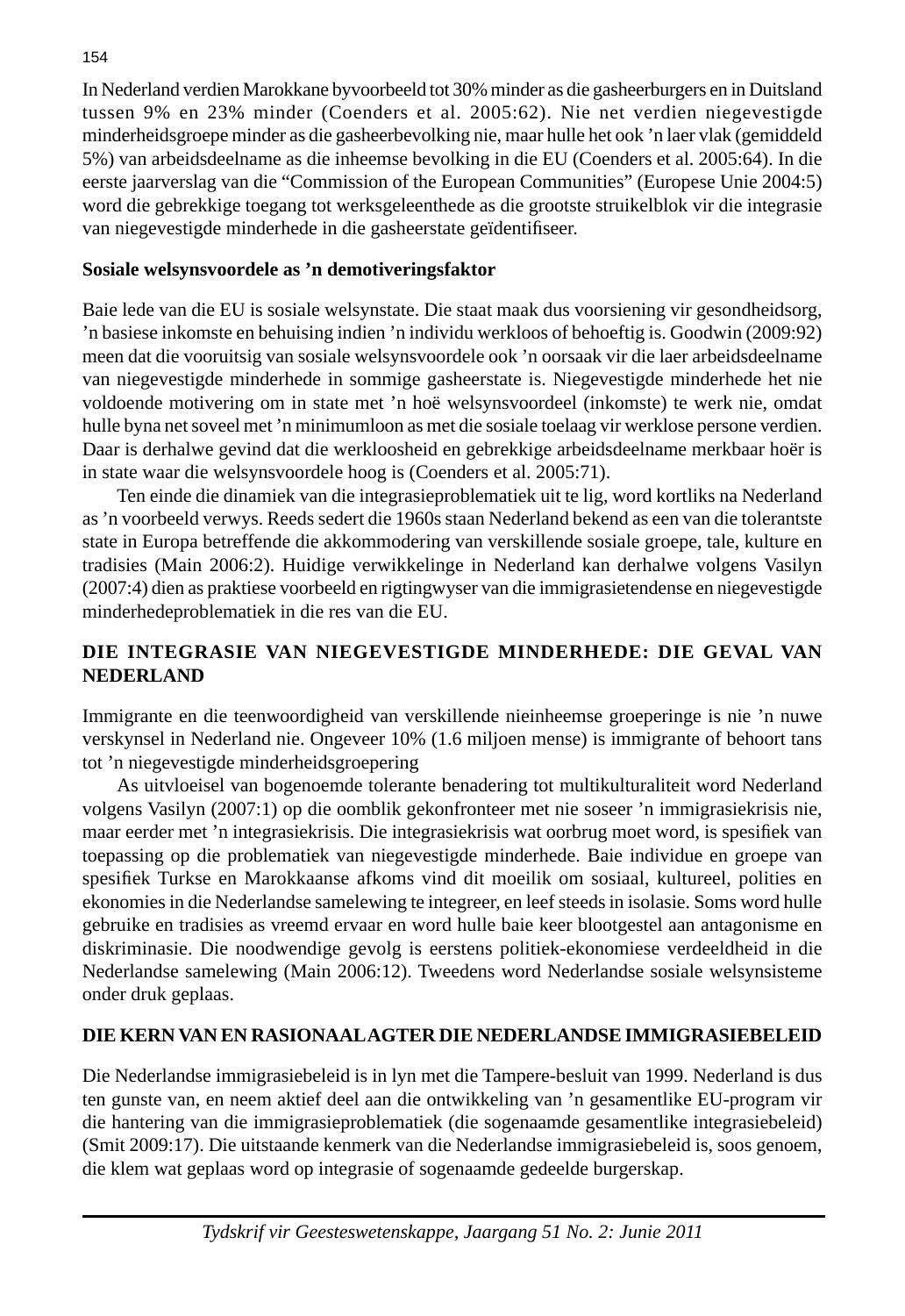#### **Die ontwikkeling van die integrasiebeleid**

Ten einde die integrasiekrisis te hanteer, was daar 'n geleidelike poging of program waar gefokus is op tegnieke van assimilasie. Aanvanklik (voor September 2001) is dit toegespits op multikulturele assimilasie. Dit het geïmpliseer dat die andersheid van immigrante erken, geakkommodeer en uitgebou moes word. Die vereiste was dat die bestaande Nederlandse sosiale, politieke en ekonomiese samelewingsorde deur immigrante en niegevestigde minderhede erken en gerespekteer moet word. Assimilasie hou verband met (post 2001) die algehele kulturele en sosiale absorpsie van immigrante in die samelewing. Met ander woorde immigrante behoort ononderskeibaar te wees van die gevestigde (tradisionele) samelewingsorde.

### **Kontemporêre Nederlandse assimilasietegnieke**

Ten einde nader te beweeg aan die doelwit van gedeelde burgerskap, is die volgende breë maatreëls volgens Vasily (2007:7-9) van toepassing:

- a) Verskerpte veiligheidsmaatreëls en kontrole. Daar word vereis dat alle individue te alle tye identifikasiebewyse moet kan toon;
- b) Navorsing word gedoen om vas te stel tot watter mate eerste- en tweedegenerasieimmigrante daarin kan slaag om te integreer. Daarvolgens word verbeterde integrasietegnieke ontwikkel;
- c) Immigrasie van individue met noodsaaklike of spesifieke kundigheid word aangemoedig;
- d) Immigrante, of aspirerende immigrante moet 'n toepaslike geskrewe of mondelinge toets aflê om hulle kennis van die Nederlandse taal en kultuur te evalueer;
- e) Opgradering van agtergeblewe woonbuurte sowel as die hervestiging van immigrante wat in gekonsentreerde residensiële groepe saamwoon, word onderneem;
- f) Bevordering van die inlywing van immigrante in die samelewing, met 'n spesifieke aandag aan vroue se plasing in die arbeidsmark; en
- g) Die infasering van 'n mentorstelsel vir die die jeug ten einde hulle te bemagtig om meer betrokke te raak by opleiding en by die ekonomie.

Teen hierdie kontekstuele agtergrond kan die uitdagings waarmee die EU tans gekonfronteer word, geïdentifiseer en ontleed word.

### **IMMIGRASIE EN INTEGRASIE VIR NIEGEVESTIGDE MINDERHEDE: UITDAGINGS EN GELEENTHEDE BINNE DIE EU**

In navolging van die bepalings van die EU se Handves van Fundamentele Regte staan die EU onder 'n verpligting om diverse kulture, tradisies, gebruike en gelowe van niegevestigde minderheidsgroepe te beskerm en te waarborg (Europese Unie 2004:12). Daar bestaan, soos aangedui, ook al sedert die Tampere-beraad (1999) konsensus onder EU-lidstate dat immigrasie en niegevestigde minderhede gesamentlik hanteer moet word. Ten spyte hiervan wil dit voorkom of die beleidsbespreking en implementering daarvan steeds binne individuele EU lidstate plaasvind. Hierdie verskynsel kan toegeskryf word aan state se persepsie en interpretasie van wat in die belang van die inheemse bevolking is. Volgens Angenendt (2008:1) behoort EU-lidstate gemeenskaplike doelwitte na te streef wat spesifiek op die vermindering van onwettige immigrasie fokus, maar terselfdertyd langtermynoplossings vir niegevestigde minderhede bied. In terme van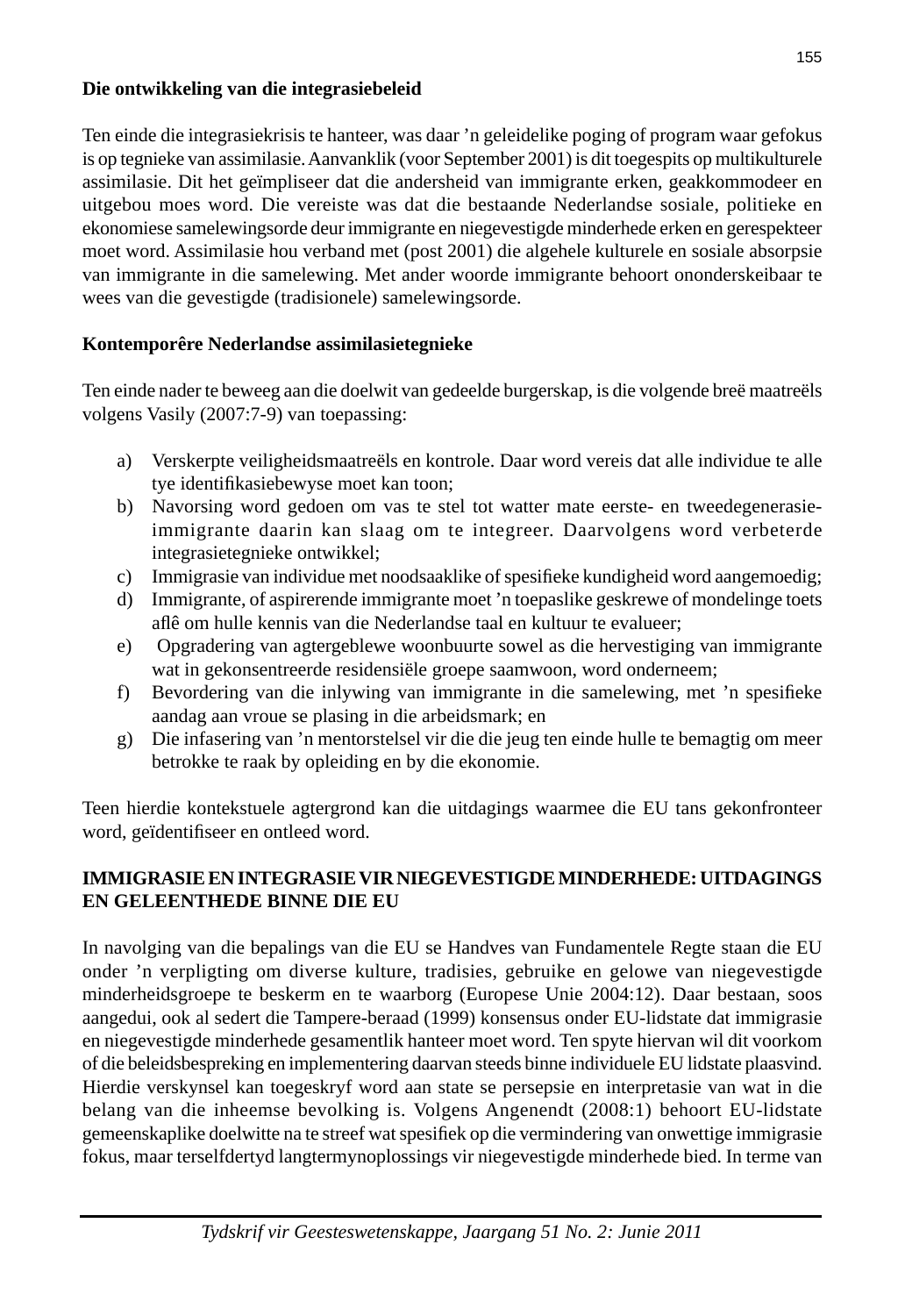die oorbruggingstate se individuele interpretasies en bereiking van 'n gemeenskaplike doelwit moet die volgende uitdagings hanteer word:

- Die belangrikste resultaat van 'n gesamentlike niegevestigde minderhedebeleid is die realiteit dat twee doelwitte bereik moet word (Castles 2000:85). Nie net moet die migrasie na die EU beheer word nie, maar daar moet ook suksesvolle strukturele en kulturele integrasie van niegevestigde minderhede plaasvind;
- Die kern van die niegevestigde minderhedeproblematiek is in 'n gebrek aan integrasie, selfs tot in die derde generasie te vinde. Dit lei daartoe dat gemeenskappe gemarginaliseerd bly. Om hierdie probleem te oorkom, moet geleenthede en beter toegang tot die Europese arbeidsmarkte vir niegevestigde minderhede geskep word (Angenendt 2008:4);
- Elke lidstaat het 'n eie unieke benadering tot die hantering van immigrasie en niegevestigde minderhede. Daarom kan dit gebeur dat die toestroming van niegevestigde minderhede na state met 'n strenger beleid afneem, maar dan na state met 'n minder streng beleid sal toeneem (Coenders et al. 2005:87). Deur 'n gesamentlike beleid vir die hantering van niegevestigde minderhede te ontwikkel, kan 'n meer eweredige verspreiding van niegevestigde minderhede binne die EU bewerkstellig word; en
- Volgens Heuser (2004:2) behoort die ontwikkeling en implementering van 'n gesamentlike beleid so te geskied dat dit die lidstate se bestaande beleid eerbiedig en akkommodeer. Van besondere belang is dat niegevestigde minderhede op 'n demokratiese wyse betrek word by die formulering van 'n integrasiebeleid, spesifiek op plaaslike vlak (Barrot 2008:3).

Ondanks bogenoemde uitdagings is dit andersyds duidelik dat die ontwikkeling van 'n gesamentlike immigrasie- en niegevestigde minderhedebeleid steeds 'n prioriteit vir die Europese Kommissie bly. Alhoewel so 'n gesamentlike beleid steeds ver van afgehandel is, word daar tog wel nader aan 'n meer gekoördineerde benadering beweeg.

# **GEVOLGTREKKING**

Binne die EU bestaan daar eenstemmigheid dat groeiende etniese en kulturele verskeidenheid politieke en sosio-ekonomiese EU-strukture kan destabiliseer. Derhalwe moet die beheer van immigrasie en die integrasie van niegevestigde minderhede gesamentlik as 'n prioriteit hanteer word. Tans is daar egter slegs beperkte konsensus oor hoe hierdie aangeleentheid gesamentlik hanteer moet word. Soos uitgewys in die geval van Nederland, wil geen staat die reg opgee om die immigrasie en niegevestigde minderheidsproblematiek outonoom, en op eie bodem te hanteer nie. Hierdie beperkte konsensus word aan individuele EU lidstate se diverse ervarings en persepsies van wat hulle as eie nasionale belang beskou, gekoppel. Die kern van die probleem is dat niegevestigde minderhede sukkel om struktureel, maar veral kultureel met die waardestelsels en gebruike van die EU en die 27 EU-lidstate te identifiseer. Hulle vind dit dus moeilik om in die gasheersamelewings te integreer. Dit is dan juis hierdie gebrek aan integrasie wat politieke en sosio-ekonomiese strukture kan destabiliseer. Ten einde die doelwit van gesamentlike hantering van die niegevestigde minderheidsproblematiek te bereik, identifiseer Spencer (2003:3-4) en Barrot (2008:8) die volgende praktykgerigte aktiwiteite wat deur EU lidstate ontwikkel en gebruik kan word, ten einde die integrasieproblematiek te oorbrug: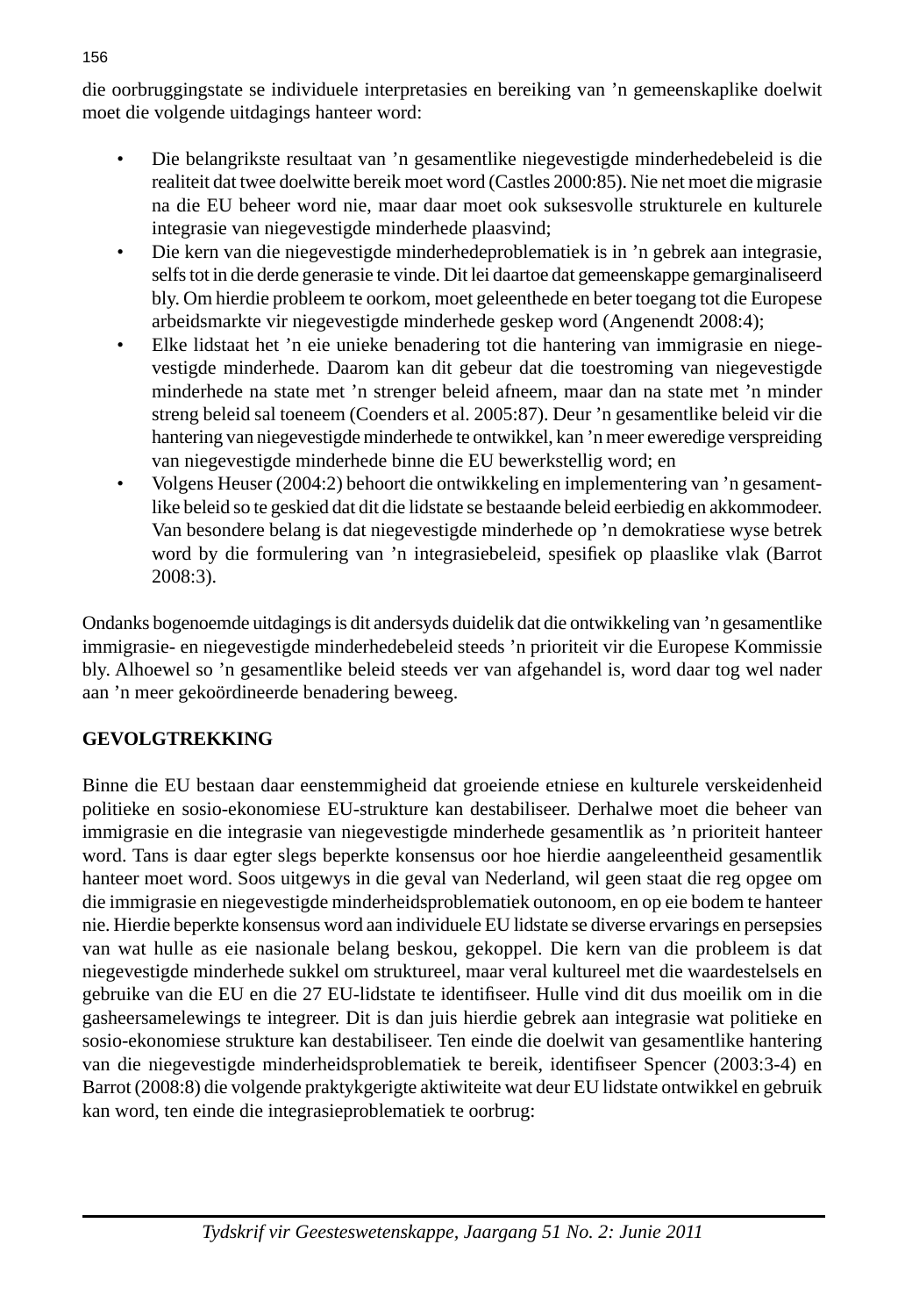- Vestig meganismes vir dialoog tussen lidstate;
- Hersien bestaande en voorgestelde EU-immigrasie en asielvoorwaardes;
- Neem verantwoordelikheid vir gebalanseerde openbare debatte oor die redes vir die teenwoordigheid van niegevestigde minderhede;
- Bevorder kontak tussen mense van verskillende gelowe en kulturele agtergronde;
- Verseker die ontwikkeling en implementering van bestaande EU anti-diskriminasieriglyne; en
- Vestig burgerlike deelname. Bevorder daarom dialoog tussen lidstate, sosiale belanghebbendes en migrante-organisasies.

Die sukses van die gesamentlike hantering van nie-gevestigde minderhede berus eerstens by die ontwikkeling van 'n gemeenskaplike visie binne EU-geledere. Tweedens is dit belangrik om te vermeld dat integrasie 'n tweerigtingproses moet wees. Daar moet dus 'n bereidwilligheid wees om te slaag en niegevestigde minderhede sowel as die inheemse bevolking moet saamwerk om 'n veilige en samehorige gemeenskap te skep.

#### **LESSE VIR SUID-AFRIKA**

Soos ter inleiding aangedui is, is die redes vir, en rasionaal agter onwettige immigrasie universeel. Die problematiek en uitdagings waarmee ontwikkelde sowel as ontwikkelende state te kampe het, is dus in baie opsigte dieselfde. Elke staat se omstandighede is egter anders en die problematiek word derhalwe op verskillende wyses hanteer. Die wyse van hantering word deur faktore soos morele verpligtinge teenoor state van herkoms, interpretasie van wat in nasionale eiebelang is, bevolkingspersepsie, interne politieke druk, impak op die sosio-ekonomiese infrastruktuur en die beskikbaarheid van relevante hulpbronne beïnvloed. Die wyse waarop onwettige immigrante in Suid-Afrika en die EU hanteer word, verskil dus na gelang van omstandighede en gebeure. Daar moet daarom ook nie lukraak aanvaar word dat die EU-ondervinding as 'n geheel as rolmodel vir Suid-Afrika moet dien nie. Die EU het egter 'n meer proaktiewe wyse van hantering terwyl die Suid-Afrikaanse hanteringswyse eerder reaktief van aard is. In hierdie verband kan daar van die volgende hanteringswyses binne die EU kennis geneem word.

- In teenstelling met die EU bestaan daar oënskynlik nog nie 'n gemeenskaplike Suider-Afrikaanse bewustheid rakende die implikasies van oneffektief gekontroleerde immigrasie na die streek nie. In hierdie verband is daar oënskynlik ook nog nie 'n dringendheid om die kwessie binne streeksverband te hanteer nie;
- Ten einde vreemdelingehaat te bekamp, word daar binne die EU veral klem gelê op kulturele en strukturele integrasie van niegevestigde minderhede in gasheerstate. Daarenteen fokus die Suid-Afrikaanse regering reaktief meer op binnelandse prosesseringsprosedures, plaaslike bewusmakingsinisiatiewe en beskerming teen xenofobiese aanvalle;
- As 'n handelsblok word streng gekoördineerde grensbeheer tot die toegangsroetes na die EU gehandhaaf. In Suid-Afrika is na 1994 wegbeweeg vanaf streng grensbeheer na inisiatiewe om binnelandse administratiewe prosesse meer effektief te maak;
- Binne die EU is daar breë gemeenskaplike riglyne vir die gesamentlike hantering van onwettige immigrante en niegevestigde minderhede. In Suid-Afrika is daar (soos genoem) nog geen gesamentlike Suider-Afrikaanse visie en hanteringsriglyne nie; en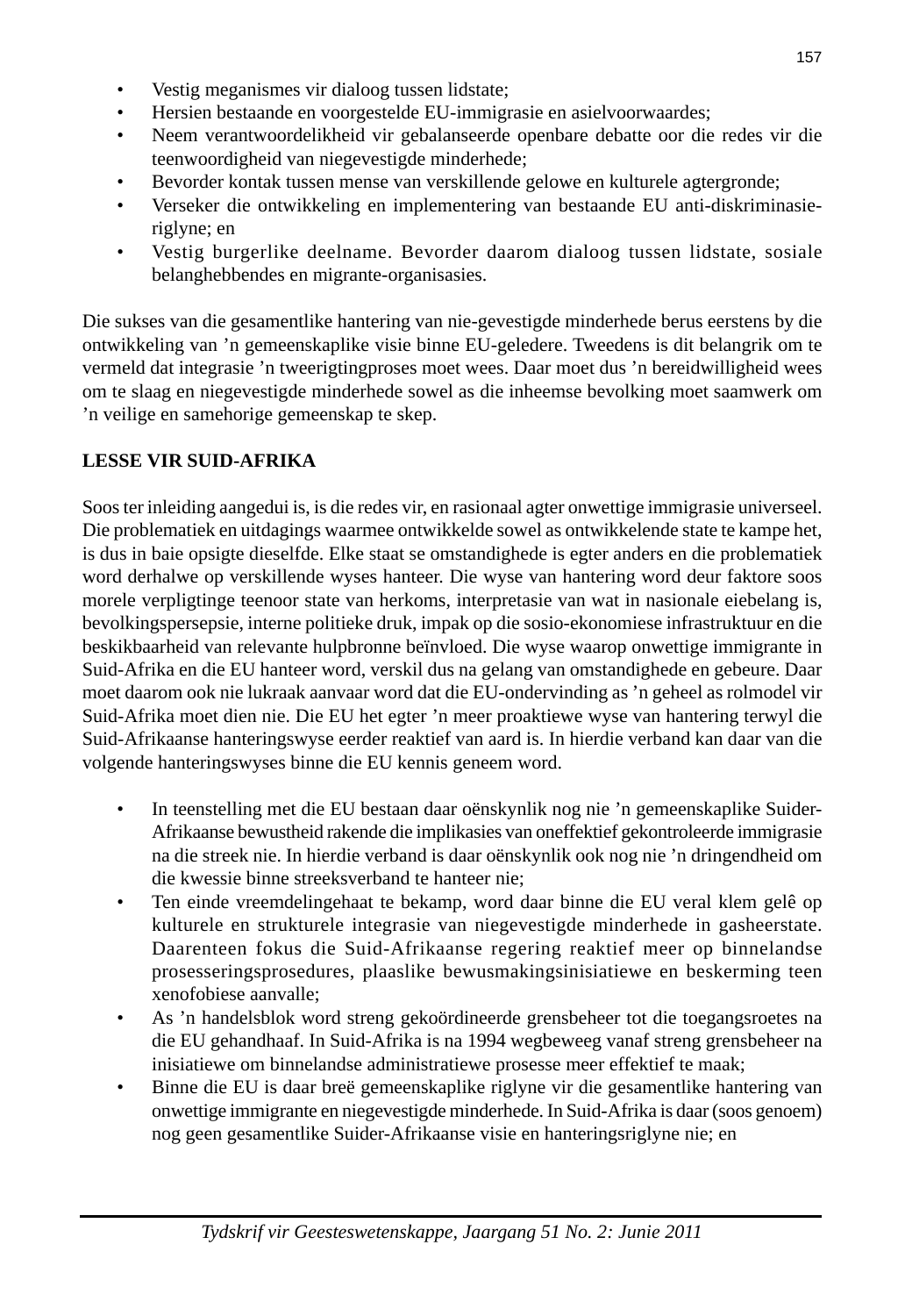• In Suid-Afrika word die hantering van onwettige immigrante onder andere verbind met 'n morele versoeningsverpligting teenoor ander Afrikastate. Binne individuele EUlidstate word bogenoemde kwessie gekoppel aan wat in die nasionale belang van die gasheerstaat is.

Bogenoemde kontraste kan as riglyne vir die verdere verfyning en die institusionalisering van 'n meer proaktiewe benadering tot die hantering van onwettige immigrante in Suid-Afrika dien.

# **SAMEVATTING**

Dit was die hoofdoel van die artikel om die verskillende wyses waarop onwettige immigrante en niegevestigde minderhede binne die EU hanteer word, te vergelyk. Voortvloeiend hieruit was dit die bedoeling om proaktiewe hanteringstendense wat as hanteringsriglyne (lesse) vir Suid-Afrika kan dien, te identifiseer. Ten einde hierdie doel te bereik, is aangedui dat migrasie 'n internasionale verskynsel met universele kenmerke is. In hierdie verband word ontwikkelde sowel as ontwikkelende lande aan die impak van onwettige immigrasie blootgestel.

 Binne Suid-Afrika is daar etlike miljoene onwettige immigrante. Dit lei tot geweldige druk op die sosiale welsynstelsel en die arbeidsmark en het waarskynlik 'n aandeel aan die stygende misdaadsyfer. Vergelykenderwys word die EU as 'n handelsblok ook met die volgende uitdagings gekonfronteer:

- Gebrekkige integrasie;
- Groeiende groepe niegevestigde minderhede;
- 'n Toename in kriminele aktiwiteite;
- Druk op sosiale welsynstelsels: en
- Antagonisme teenoor vreemdelinge.

In bogenoemde verband is die uitgangspunt dat die EU-ondervinding nie as 'n rolmodel vir Suid-Afrika kan dien nie. Omdat migrasie egter universeel is, is daar die volgende proaktiewe EU riglyne en hanteringstendense waarvan Suid-Afrikaanse beleidmakers kan kennis neem:

- Gebruik van nasionale eiebelang as fondasie vir beleidsformulering en implementering
- Vestiging van 'n gemeenskaplike Suider-Afrikaanse visie vir die hantering van onwettige immigrante;
- Meer effektiewe grensbeheer; en
- Fokus op integrasie ten einde vreemdelingehaat te beveg.

Ten einde onwettige immigrasie in Suid-Afrika beter te beheer, moet bogenoemde elemente meer gefokus omvorm word tot beleidsuitsette en uiteindelike implementeringsresultate.

# **BIBLIOGRAFIE**

A common immigration policy for Europe. 2008. *Europa Press Releases* http://europa.eu/rapid/ pressReleasesAction.do?reference=MEMO/08/402. Datum van gebruik: 4 Februarie 2010.

Angenendt, S. 2008. The future of European migration policy - motivations, obstacles and opportunities. http://www.migration-boell.de/web/migration/46\_1803.asp. Datum van gebruik: 24 Februarie 2010.

Anon (a). 2010. Wild things. The far right promises to do disturbingly well on June 9th. *Economist.* 3 Feb. Anon (b) 2010. Colour me South African: Learning to live in the rainbow nation. *Economist*. 3 June.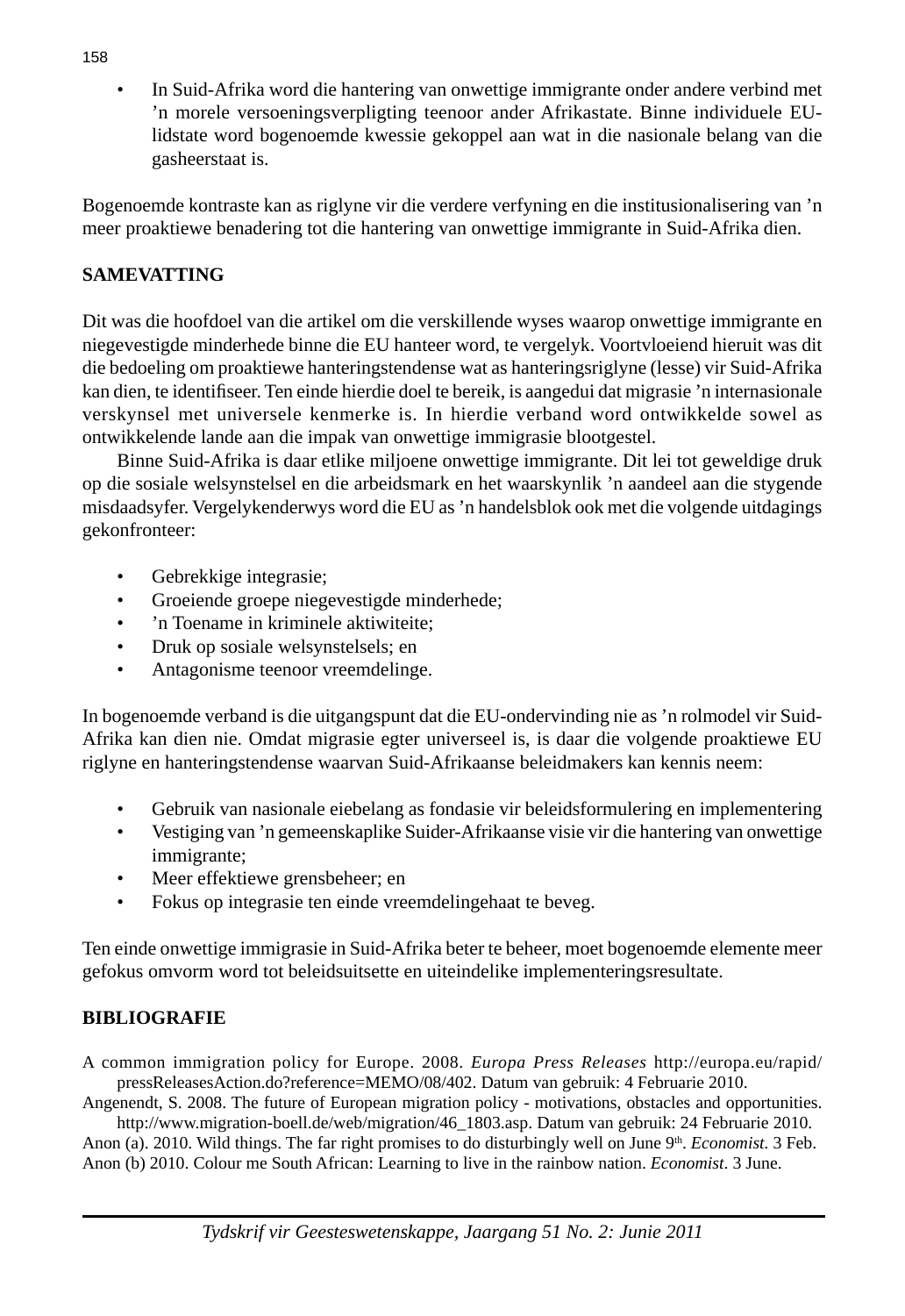- Barossa, J.M. 2008. Managing legal immigration and the integration process in the EU. *EUfocus: 2.* Sept.
- Barrot, J. 2008. The EU and immigration opportunities and challenges. *EUfocus: 1,8.* September.
- Bernstein, A. Johnston, S. 2006. Immigration: myths and reality. *Business Day:* 13, 11 May.
- Bernstein, A. Johnston, S. 2008. Government not facing up to the realities of an exodus. *Business Day:* 7, 28 March.
- Bezuidenhout, N. 1999. Spesiale immigrasiediens gaan onwettiges opspoor. *BEELD:* 2, 5 April.
- Biezeveld, R. & Entzinger, H. 2003. *Benchmarking in immigrant integration*. Rotterdam: Erasmus Universiteit.
- Borg, T. 2007. Malta appeals for EU help to confront immigrant wave. *Deutsche Welle.* http://www.dw-world. de/dw/article/0,,2606205,00.html. Datum van gebruik: 12 Maart 2010.
- Boswell, C. 2003. *European migration policies in flux*. Oxford: Blackwell.
- Castles, S. & Miller, M.J. 1993. *The age of migration: international population movements in the modern world*. London: Macmillan.
- Castles, S. 2000. *Ethnicity and globalization*. London: Sage.
- Coenders, M., Dekker, P., Ederveen, S., Joosten, W., Lubbers, M., Nicolaas, H., Scheepers, P., Sprangers, A., Tang, P., Van der Horst, A., Van der Maar, T. & Van der Valk, J. 2005*. Immigratie en integratie in de Europese Unie: Europese Verkenning II*. Brussel: Europese Unie.
- Collet, E. The EU immigration pact. *European Policy Centre.*1-4. October.
- Constant, A. & Zimmerman, K.F. 2005. *Immigrant performance and selective immigration* series no 1715. Bonn.
- Couloumbus, T.A. & Wolfe, J.H*. Introduction to international relations*. NJ: Prentice Hall.
- Cronjé, F. "Illegal" immigration as a permanent feature of South Africa's population. *South African race institute*, 13 Mei. http://www. Sairr.org.za/press-office/archive/201c202d. Datum van gebruik: 14 Mei 2010.
- Djonovich, D.J. 1973. *United Nations resolutions: Universal declaration of human rights*. New York: Oceana.
- Engbersen, G. & Gabriels, R., reds. 1995. *Sferen van integratie: naar een gedifferentieerd allochtonenbeleid*. Amsterdam: Boom.
- Europese Unie. European Communities. 2000. *Charter of fundamental rights of the European Union*. Brussels: European Union.
- Europese Unie. Commission of the European Communities. 2004. Communication from the commission to the Council, the European Parliament, the European Economic and Social committee and the Committee of the regions: First Annual Report on migration and integration. 11p. (COM(2004) 508 final).
- Friedman,S. 2004. In: Maharaj, B. ed. *Global migration perspectives*. Geneve: CGIM.
- Ferrero-Waldner, B. 2008. The EU and immigration: opportunity and challenges. *EUfocus*. 4. Sept.
- Geary, J. & Graf, J. 2005. Restless Youth. *Time*: 24 27, 21 Nov.
- Goodwin, B. 2007. *Using political ideas*. West Sussex: John Wiley and sons.
- Harris, N. 2009. Immigration and state power. *DevIssues.* 11 (2): 4-7. Nov.
- Heuser, A. 2004. Welke EU-strategie voor de integratie van migranten? *EPC-KBS Migration Dialogues*. 9p. (S61/04)
- Hurewitz, J. 2005. Too tolerant of the intolerant: Holland's multicultural drama. *The New Presence:* 12 14, Summer.
- Jackson, R. & Sorenson, G. *Introduction to international relations: theories and approaches*. NY: Oxford.
- Kotze, H.J. & Van Wyk, J.J. 1986. *Politieke konsepte*. Kaapstad: Perskor.
- Maharaj, B. 2004*. Global migration perspectives*. Geneve: CGIM.
- Majodina, Z. 2008. The immigration bill from a human rights perspective. SARPN. Des. http://www.sarpn. org.za/documents/d0001212/zonke/index.php. Datum van gebruik: 23 Mei 2010.
- Main, H. 2006. France and the Netherlands: Immigration, assimilation and conflict: Universiteit van Washington (Mini skripsie-Honns) 47p.
- Misago, J.P. 2009. Violence, labour and the displacement of Zimbabweans in De Doorns, Western Cape. FMSP. Des. http://migration.org.za. Datum van gebruik: 2 Junie 2010.
- McGeary, J. 2005. Outside looking in. *Time*: 28 31, 21 Nov.
- MPIX. 2009.The meaning of immigrant integration. http://www.integrationindex.eu/topics/2657.html*.* Datum van gebruik: 4 Maart 2010.